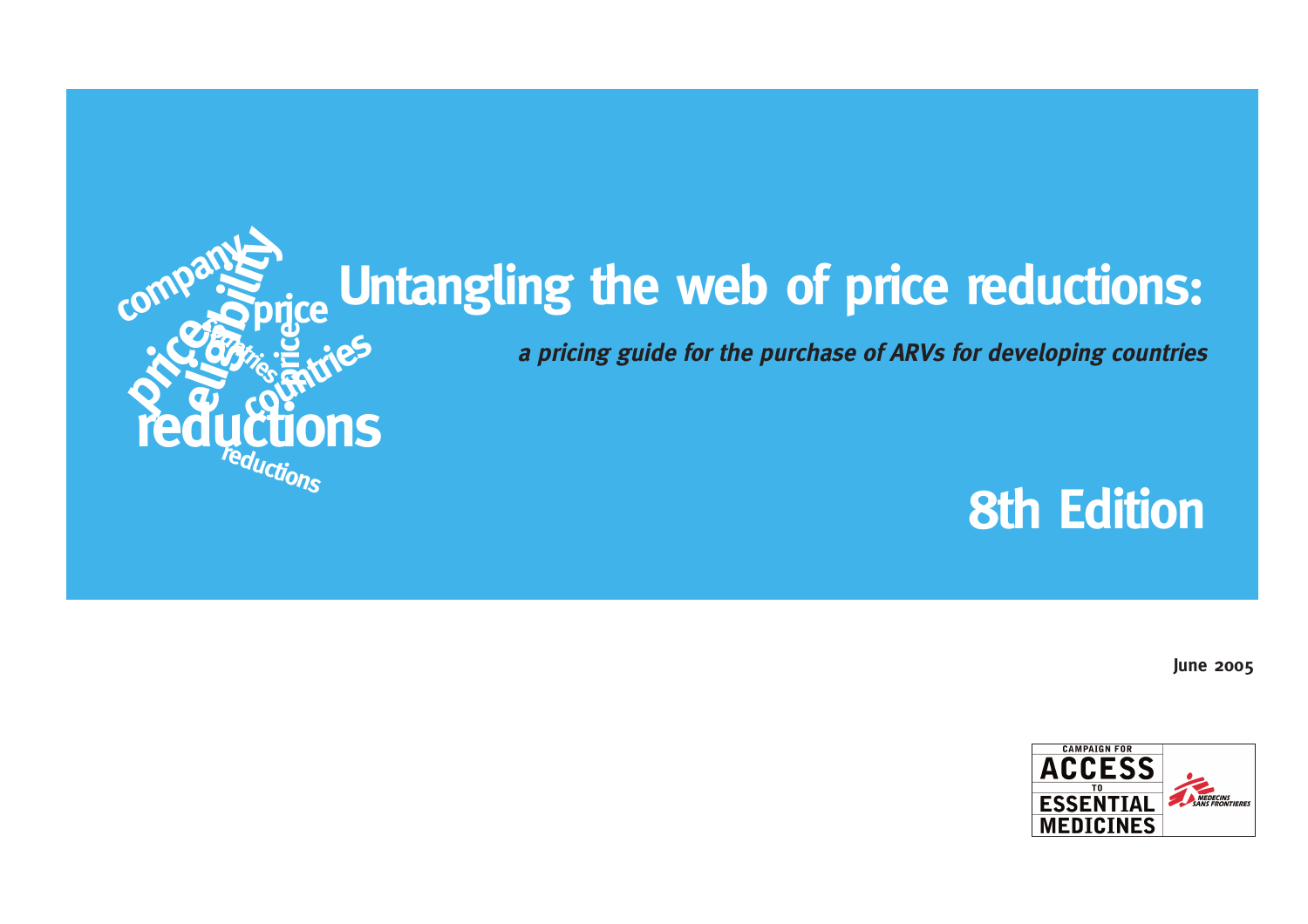### **Table of contents**

- **3** Table of contents
- **4** General background and objectives
- **5** Methodology
- **6** Analysis of current offers limitations: are products getting to patients in need?
- **8** Graph 1: Comparison between prices published in this report and prices reported by Global Fund
- **9** Graph 2: Prices of medicines recommended as 1st and 2nd line by WHO, January 2005
- **<sup>10</sup>** Graph 3: The Effects of Generic Competition
- **12 Table 1:** 1st and 2nd category of prices offered by manufacturers for the different countries (yearly and unit price)
- 15 Table 2: Summary table for conditions

#### **17 Annexes**

- 17 Annex 1: Least Developed Countries (LDCs)
- 17 Annex 2: Human Development Index (HDI)
- 17 Annex 3: Sub-Saharan countries
- 18 Annex 4: World Bank low-income and low-middle-income countries
- 18 Annex 5: Company contacts
- **<sup>20</sup>** Glossary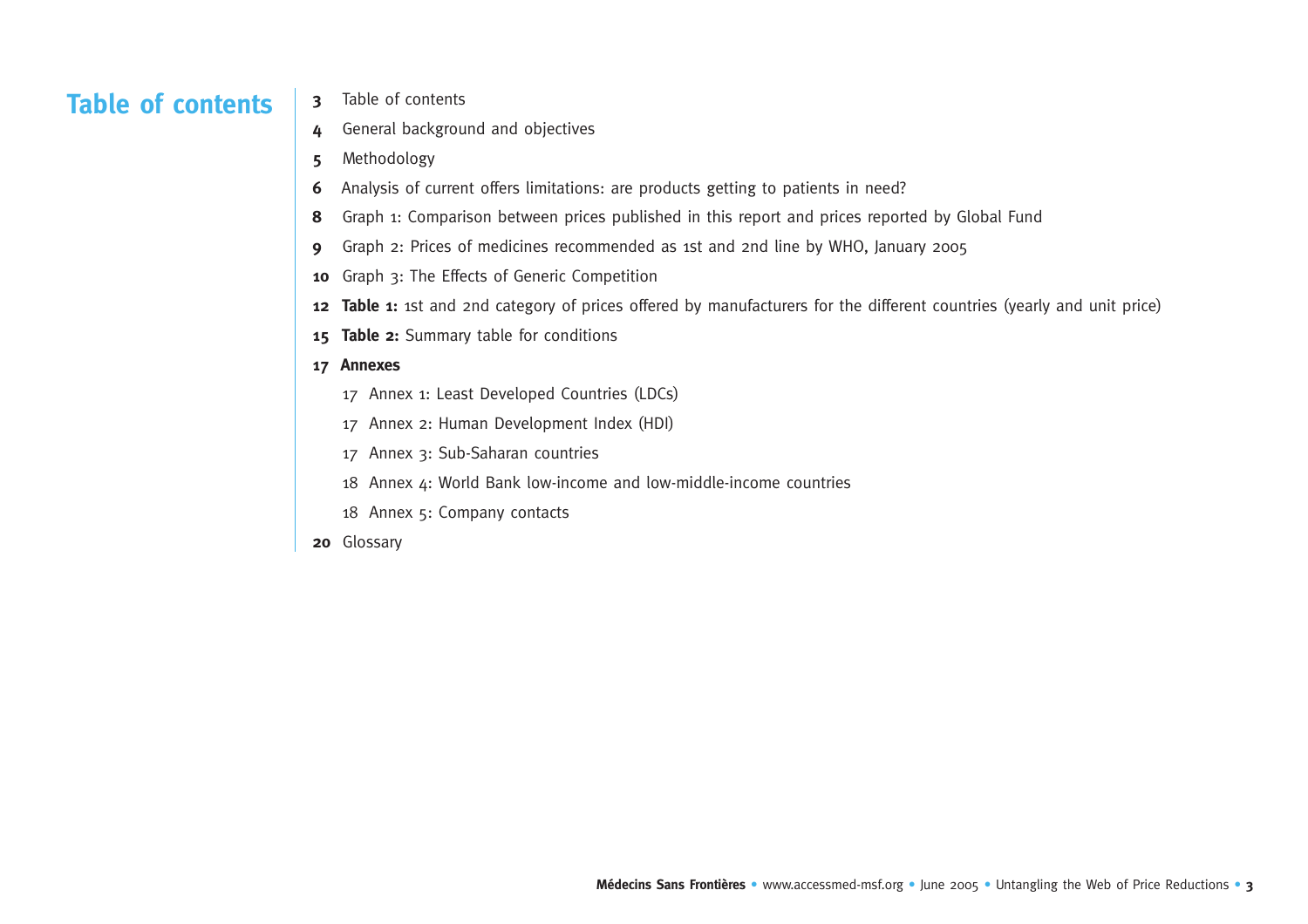#### **1. General background and objectives**

This is the eighth edition of Untangling the web of price reductions: a pricing guide for the purchase of ARVs for developing countries. The report was first published by Médecins Sans Frontières (MSF) in October 2001 $[1]$  in response to the lack of transparent and reliable information about prices of pharmaceutical products on the international market – a factor which significantly hampers access to essential medicines in developing countries. The situation is particularly complex in the case of antiretrovirals (ARVs). The purpose of this document is to provide information on prices and suppliers that will help purchasers make informed decisions when buying ARVs.

Since the first edition of "Untangling", prices of some first-line ARVs have fallen significantly due to competition between multiple producers. However, not all countries are able to benefit from these lower prices because of patent barriers to accessing generic versions. Price and availability of newer ARVs are still significant obstacles to access to treatment. This report shows that the prices of second-line drugs are six to twelve times<sup>1</sup> higher than those of older first-line treatments, in Least Developed Countries (LDCs) and sub-Saharan Africa. In the case of some of the second-line ARVs, it is lack of competition that has led to high prices (see graph 2). In some developing countries outside sub-Saharan Africa, the prices of both first- and second-line drugs mirror those charged in wealthy countries.

MSF has found that problems fall into three categories: 1) some singlesource drugs are very expensive, 2) differential prices are not really available as advertised in developing countries because some companies do not register their products in poor countries, and 3) some companies do not offer discounted prices in middleincome countries.

Brazil is a good illustration of problems encountered in middleincome countries. Brazil currently spends 63% percent of its total ARV drug budget on three products (Abbott's lopinavir/ritonavir, Gilead's tenofovir and Merck's efavirenz). In theory, a government such as Brazil's can overcome this problem by using

compulsory licensing to override patents or intellectual property barriers. These mechanisms are inbuilt flexibilities of the World Trade Organization's TRIPS Agreement and have been affirmed in the Doha Declaration on TRIPS and Public Health in  $2001^{[2]}$ .

Following the adoption of the Doha Declaration, Least Developed Countries (LDCs) are no longer obliged under the WTO rules to grant or enforce pharmaceutical product patents until at least 2016.

The use of these flexibilities and safeguards is particularly important since India, the biggest producer of generic drugs, is now obligated to grant patents on new pharmaceutical products. The new Indian Patents Act will not affect medicines that were invented before 1995. However, patent applications filed between 1995 and 2005 will be reviewed by Indian patent authorities and patents may subsequently be granted.

If a patent is granted, it will not stop a generic manufacturer from continuing to produce and market the drug in India if they have made a

"significant investment", as the new Indian law stipulates an automatic licensing system which will allow for the continued production of the generic version if a "reasonable royalty" is paid. But when patents are granted for applications submitted after January 2005, only patent holders will have the right to produce these drugs unless India and other countries issue compulsory licenses to give others the right to produce, market and export the product<sup>[3,4]</sup>.

Treatment of HIV/AIDS in children deserves special attention: most companies produce syrups and oral solutions, which are ill-adapted for use in developing countries because caregivers have problems reconstituting syrups, as well as measuring and preserving them. Pharmaceutical companies are not investing enough resources in the development of paediatric formulations, since it is a small and risky market that is also of diminishing importance in Western countries<sup>[5]</sup>. In addition to this, the price of liquid and solid drugs in paediatric formulations is higher than that of their adult equivalents. For instance, treating a child weighing 10

<sup>1</sup> Comparison between the triple fixed-dose combination (3TC/d4T/NVP) and best available prices for WHO recommended 2nd line regimens. Only WHO prequalified products or products registered in highly regulated countries were compared.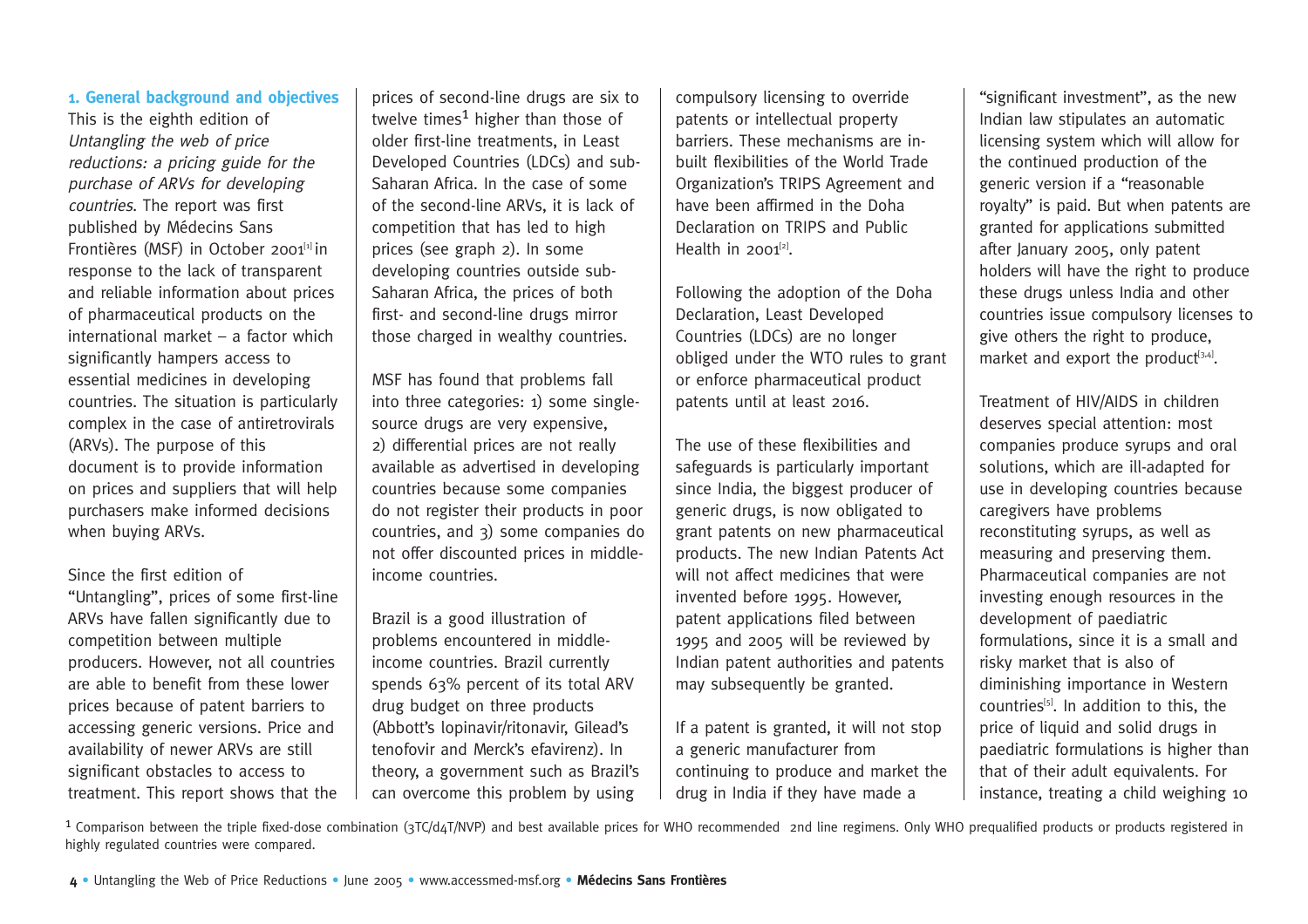kg for one year with stavudine, nevirapine and lamivudine can cost up to US\$816, while treating an adult with the same drugs costs US\$182.

#### **This document complements the information in the pricing guide Sources and Prices of selected medicines and diagnostics for People**

#### **living with HIV/AIDS published by** UNICEF/UNAIDS/WHO/MSF<sup>[6]</sup>.

Products included in the last edition of the WHO prequalification list (23rd edition, April 4th 2005) appear **in bold** in the tables. Please consult the WHO website (http://mednet3.who.int/ prequal/) for the latest information.

Prices listed are selling prices as quoted from the manufacturers and constitute an indication for procurement departments of eligible organisations. In any case, the prices listed here are not necessarily the same as the final prices paid by either patients or their health care providers. For example, in some countries there are local add-ons such as import taxes and distribution mark-ups that are not included in the comparisons. In addition, the information on prices in this report only relates to the price of medicines: it does not include other costs linked to antiretroviral treatment, such as diagnostics and monitoring.

This report is a pricing guide and does not include information about the quality of the products listed. But price should not be the only factor determining procurement decisions. Readers and purchasers wishing to obtain more information about drug quality are encouraged to consult "Pilot Procurement, Quality and Sourcing Project: Access to HIV/AIDS Drugs and Diagnostics of Acceptable Quality" (known as WHO prequalification list), a project initiated by the World Health Organization (WHO) and developed in collaboration with other United Nations Organizations<sup>[7]</sup>. This project evaluates pharmaceutical manufacturers and products according to WHO recommended standards of quality and compliance with Good Manufacturing Practices. It is part of an ongoing process that will expand as the participation of suppliers increases. Not all the products listed in this report have been prequalified by WHO, and only some of them are used by MSF in its own projects.

#### **2. Methodology**

To obtain accurate information, MSF has contacted both originator and generic companies and asked them to provide the following information about the ARVs offered to developing countries: dosage and pharmaceutical form, price per unit (or daily dose), restrictions that apply to the offers (eligibility), and any additional specificity of the offers.

Products listed here have been approved for marketing at least in their countries of origin. The list of generic producers included in this report is by no means exhaustive $[8]$ . These companies were mostly chosen because they have publicly announced price offers to developing countries.

All prices are quoted in US dollars and conversions have been made on the day the price information was received using the currency converter site: www.oanda.com.

We acknowledge the difficulties and inaccuracies when establishing price comparisons across different countries and purchasers, and therefore recommend that these prices be considered in relative and not absolute terms.

**Table 1: First and Second Category of Prices offered by manufacturers for the different countries (yearly and unit prices)**

Generic companies do not apply any geographical restriction.

Most originator companies offer their discounted prices only to a certain group of countries, normally only to LDCs and sub-Saharan African countries. These prices are referred to as FIRST CATEGORY PRICES. See table 2 for details.

There are exceptions such as Gilead and Bristol-Myers Squibb that have recently, for example, extended their first category of price to some middle-income countries, or Merck, which applies first category prices also to medium human development index countries when the country's HIV prevalence is greater than 1%, or GlaxoSmithKline, which has offered their products for all Global Fund recipient countries.

Finally, companies like Merck and Roche offer a SECOND CATEGORY OF PRICES for middle-income countries (almost twice as much as the first category price). When these second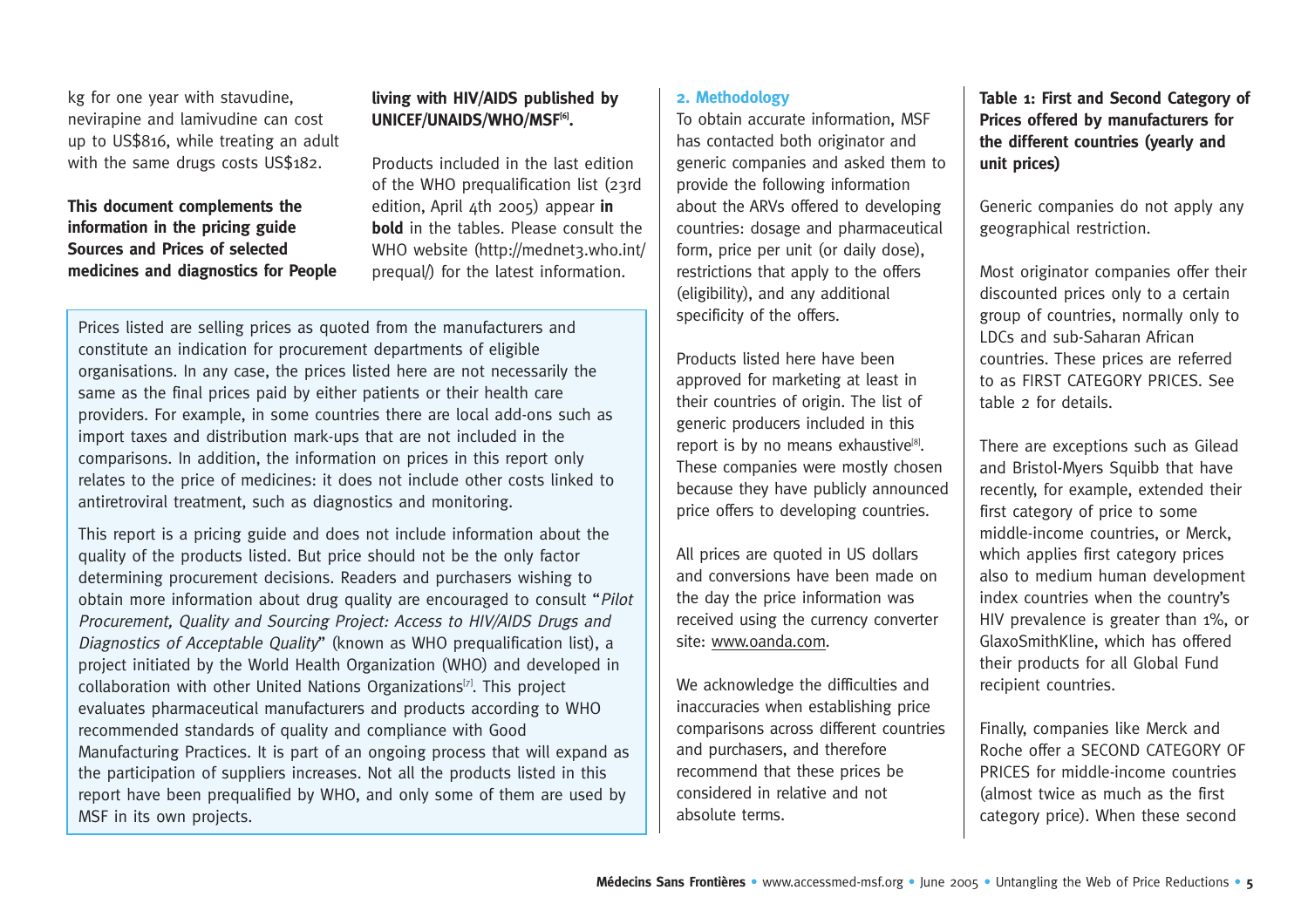category prices exist, they have been included in the table.

Prices are rounded up to the third decimal for unit price and to the nearest whole number for yearly price per patient.

Prices quoted by the different companies are not always directly comparable since companies use different trade terms (incoterms<sup>[9]</sup>). Prices quoted by Roche, all generic companies, Abbott and Gilead are socalled "FCA" or "FOB" prices which means that transport, international freight and insurance costs are not included; the other companies mentioned in this report do include freight and insurance in their prices. Despite this fact, in this edition the prices have not been adjusted, following the methodology used in the US General Accountability Office  $(GAO)$  report $[10]$ .

For all paediatric treatments, prices are calculated for a 10 kg child using WHO treatment guidelines. This is an estimate since the weight of a child increases during any given year.

The annual cost of treatment has been calculated according to WHO dosing schedules $[11]$  multiplying the unit price (price of e.g. one tablet or capsule) by the number of units required for the daily dose and by 365 days in a year. Price is then presented in USD/year, and in brackets, the price per smallest unit is quoted.

**The price of products prequalified by WHO are based on the 23rd edition of the WHO prequalification list (April 4th 2005) and appear in bold. Please consult the latest WHO prequalification list for more details regarding manufacturing sites.** 

#### **Table 2: Conditions of offer by company**

Conditions applying to each company's offer were quoted directly by companies.

There is no uniformity concerning geographical restrictions to the offers but rather each originator company establishes different limits to their offer for different categories of countries (annex 1-4). Some companies use UNCTAD (Least Developed Countries) criteria, others the UNDP Human Development index, and yet others the World Bank classification.

There are significant differences between categories used by companies. For instance, 15 countries are considered Least Developed Countries (LDCs) by UNCTAD, but are placed in the medium level by UNDP. These include Bangladesh, Cambodia, Laos and Sudan. Six other LDCs do not appear in the UNDP classification at all, including Democratic Republic of Congo, Liberia and Somalia.

Furthermore, many developing countries are left out of the differential pricing scheme altogether. These include Bolivia, Nicaragua, Thailand, Ukraine and Vietnam for the UNDP classification, China, Honduras and Sri Lanka for the World Bank classification, and all Latin American countries except Haiti for the UNCTAD classification.

#### **3. Analysing the limitations of current offers: are products getting to patients in need?**

**3.1. Availability in countries?** The products listed in this report are not always available in every country. There are several reasons for this:

#### **Even when price reductions have been announced, the products are not necessarily marketed in all the eligible countries**

• MSF projects have experienced this situation in many cases, even in the poorest nations such as Mozambique or Cambodia, where some ARVs coming from originator companies must be bought in neighbouring countries with all the additional expenses and investment in human and administrative resources that this implies.

#### **Registration of products is a major problem**

- Companies have varying policies on product registration. Some companies offer discounted prices but do not register their products in specified countries. This practice makes the discounted price unattainable for everyone except those that have the possibility of asking for special authorisation from the Ministry of Health.
- National Drug Regulatory Authorities' procedures for registering the products are sometimes slow, even if companies do everything necessary to get approval.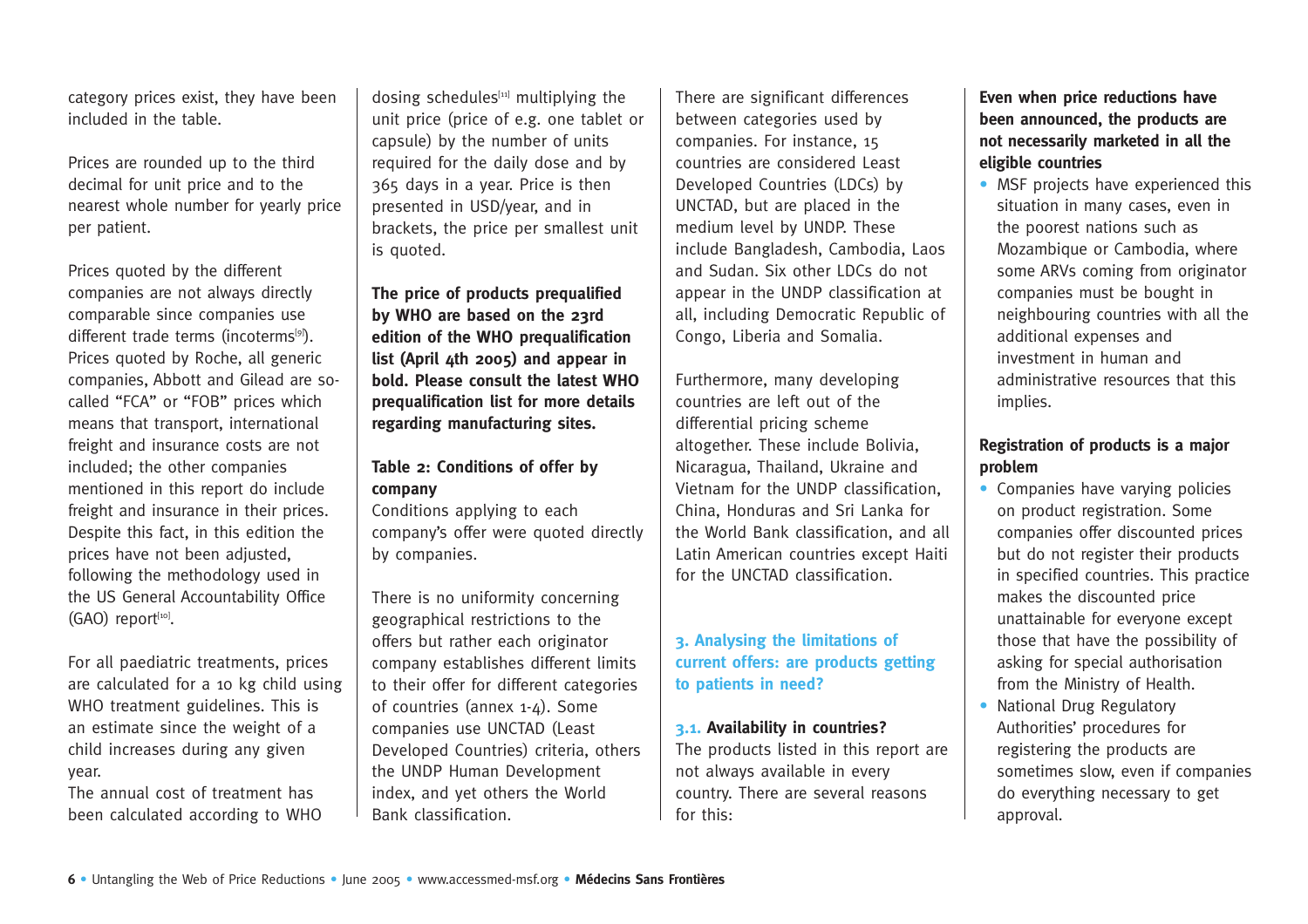• The investment needed to import drugs that are not registered is enormous. MSF has had to request special authorisation for Merck's efavirenz, GSK's abacavir, Abbott's lopinavir/ritonavir, Cipla's lamivudine/stavudine/nevirapine or Gilead's tenofovir in several countries, such as Cambodia, Uganda, Guatemala, Honduras, Laos or Ethiopia.

#### **The channel chosen by the companies to distribute the products priced at lower price is too complex.**

- For example, to benefit from the differential price from Abbott's products, the orders must be placed with Axios, an Irish NGO that works as intermediary. According to our staff, this is a burdensome procedure even for MSF procurement centers.
- Roche's products have to be ordered from Basel, and paid in Swiss francs, which is in practice difficult for procurement centres in developing countries.

#### **3.2. At what price?**

Even when the product is available on the market, prices quoted by manufacturers for this report may not represent the actual price for the following reasons:

- Excessive mark-ups by company local representatives in some countries;
- Lack of interest from companies to invest in exporting their products to small markets, for instance, generic companies in Latin America. In these cases, prices are often higher than those announced internationally by the companies;
- Lack of monitoring by responsible entities and donors of the prices paid by the different programmes for the same product;
- In countries outside sub-Saharan Africa and not classified as LDCs, prices can be as high as they are in Western countries, despite the fact that large numbers of people in these countries live below the poverty line. Generic companies have no geographical limits, but they do have quantity-related conditions in certain cases.

Despite the exemptions and the existence of specific second category prices for some products, prices paid in middle-income countries are still much higher than the offers published in this report (graph 1).

- A good example of pricing problems is China, a non-LDC, non-African country, with an estimated one million people infected with HIV. There are very few generic products in the country, mainly due to intellectual property restrictions. Originator products are expensive and not always marketed in all dosages. For instance, stavudine from BMS is only marketed at the dosage of 20 mg. This makes it very difficult to treat children and doubles the pill burden for adults. Other important ARVs like lopinavir/ritonavir from Abbott are offered to MSF projects at US\$ 5,000 per year – this is ten times more than the price for developing countries.
- Other middle-income countries, such as Ecuador or Georgia, pay unacceptably high prices for some products. For instance, Guatemala is paying US\$ 2,500 per year for GSK's abacavir. The lack of competition for these new drugs lies behind high prices and lack of availability in the market.

**For reasons described above, the current "differential pricing" practice cannot alone be considered the solution for increasing access to all needed ARVs worldwide. Access to life-saving medicines by the poorest populations should not depend on the goodwill of private companies. Making drugs affordable and available is a government responsibility. Where the political will exists, people pay less for their drugs and more people have access to them. International institutions and governments must work together to ensure that poor populations systematically benefit from lower prices which can be attained when sourcing from all available quality manufacturers.**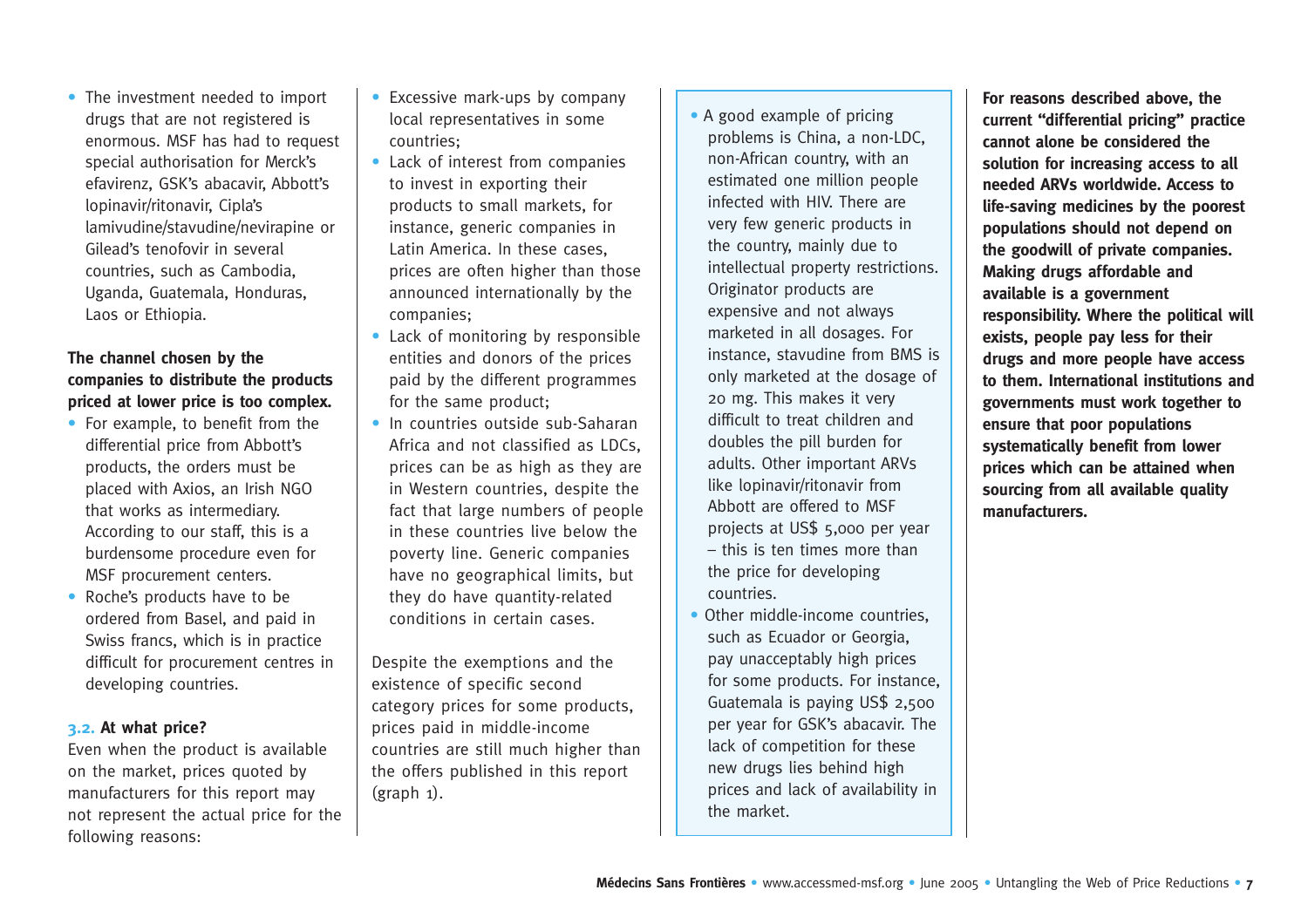#### **Comparison between prices published in this report and prices reported by Global Fund**

Graph 1: The chart shows the differences in prices paid in different countries. Although prices paid by the poorest countries are indeed very close to the prices announced by companies, prices paid in middleincome countries are far too high compared with the offers. This is particularly true for most prices of the originator products applicable in middle-income countries.



Source: Global Fund Price reporting Mechanism. The GF pricing reporting site was consulted from June  $6^{th}$  to June  $14^{th}$  $2005^{[12]}$ , taking the minimum and the maximum reported prices from 2004 onwards. Minimum prices correspond with orders made by sub-Saharan African countries or LDCs outside Africa. Maximum prices correspond to non-African, non-LDC recipient countries.

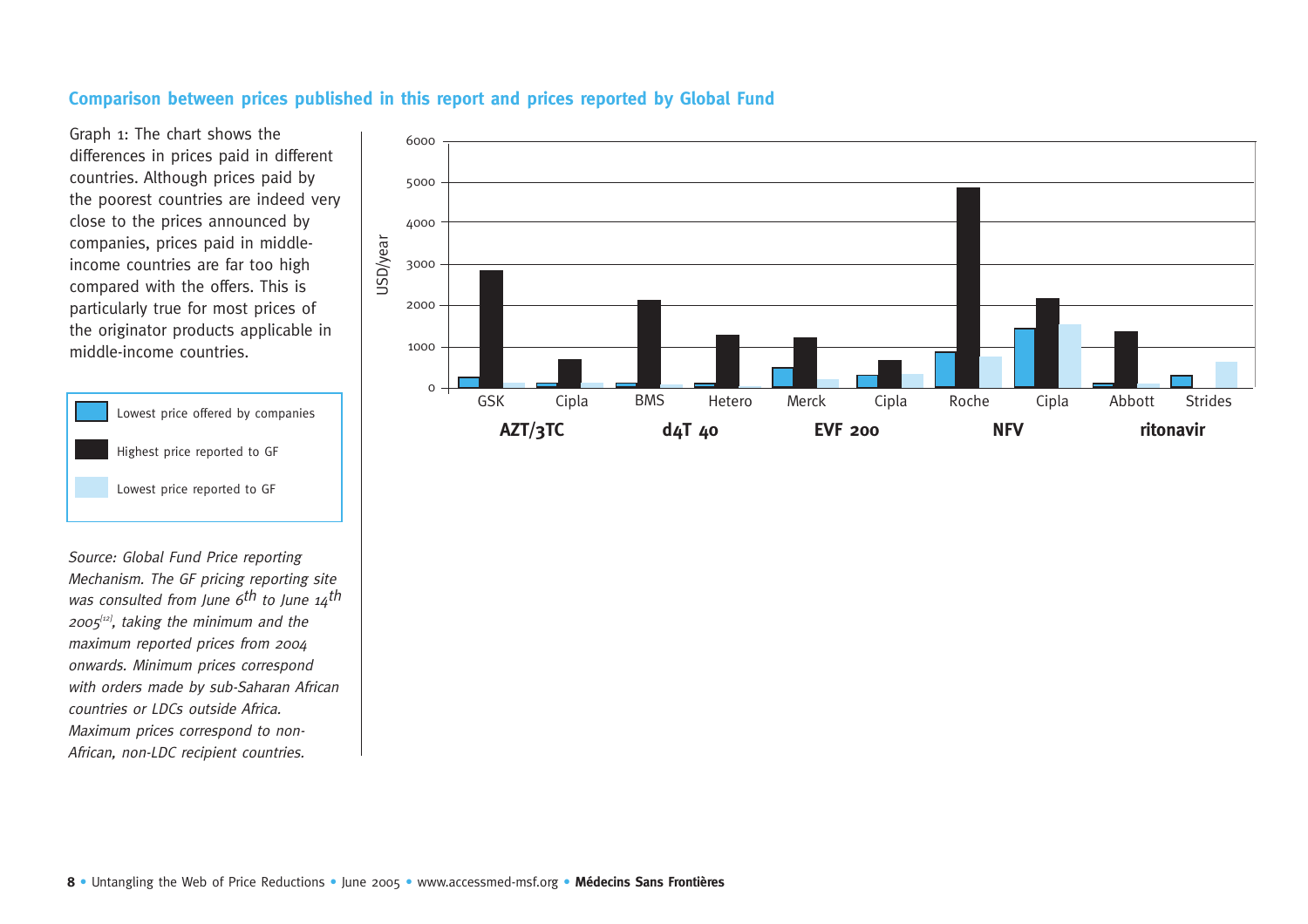

#### **Prices of medicines recommended as 1st and 2nd line by WHO. June 2005**

Graph 2: The chart shows the best prices for most drugs used in WHO recommended 1st (shaded bars) and 2nd line (solid bars) drugs. Prices indicated in the graph are the lowest amongst all surveyed manufacturers for this report. The figure over the columns shows the number of producers included in this report and having answered to Sources and Prices survey (Sources and prices of selected medicines and diagnostics for people living with HIV/AIDS, UNICEF-UNAIDS-WHO-MSF, June 2004). There are other reasons lying behind the high prices of some ARVs that are not included in this graph.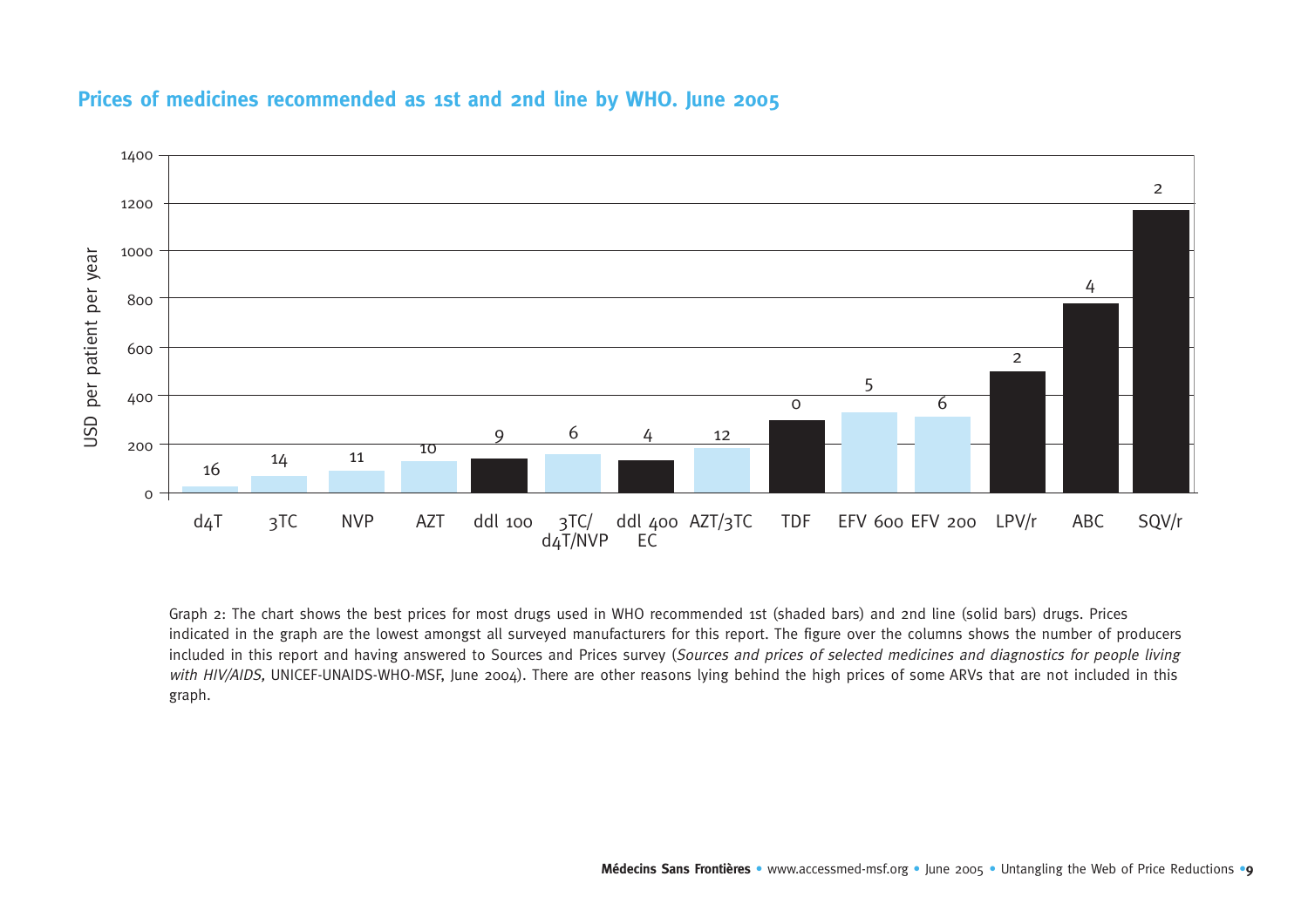#### **The Effects of Generic Competition**

## **May 2000-June 2005**



Sample of ARV tiple-combination: stavudine (d4T) + lamivudine (3TC) + nevirapine (NVP). Lowest world prices per patient per year. Generic competition has shown to be the most effective means of lowering drug prices. During the last four years, originator companies have often responded to generic competition.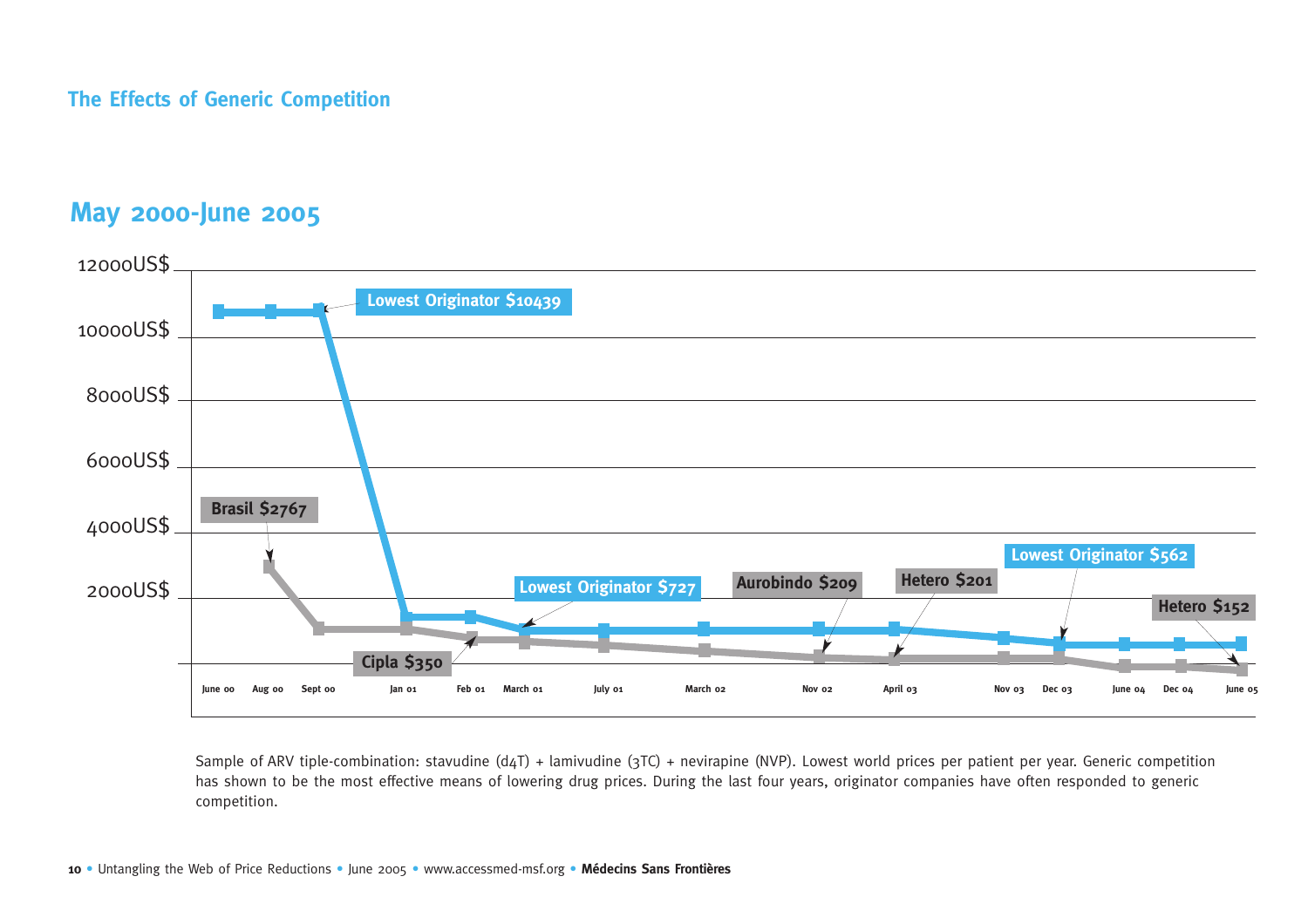[1] To see previous editions, please consult www.accessmed-msf.org

[2] HIV/AIDS medicines and related supplies: Contemporary context and procurement. Technical guide. Chapter 2 and Annex B. World Bank, Washington, DC, 2004 http://siteresources.worldbank.org/INT PROCUREMENT/Resources/Technical-Guide-HIV-AIDS.pdf

[3] "Determining the patent status of essential medicines in developing countries", Health Economies and Drugs, EDM Series No. 17, UNAIDS/WHO/MSF, 2004

[4] "Drug patents under the spotlight. Sharing practical knowledge about pharmaceutical patents" MSF, June 2004

[5] Pediatric HIV/AIDS Factsheet, MSF, June 2005, www.accessmed-msf.org

[6] "Sources and prices of selected drugs and diagnostics for people living with HIV/AIDS". A joint UNICEF, UNAIDS Secretariat, WHO, MSF project. May 2004 (WHO/EDM/PAR/2003.2). http://www.who.int/medicines/organiza tion/par/ipc/sources-prices.pdf

[7] Pilot Procurement, Quality and Sourcing Project: Access to HIV/AIDS drugs and diagnostics of acceptable quality, 23rd edition 4 April 2005. http://www.who.int/medicines/organiza tion/qsm/activities/pilotproc/pilotproc. shtml

[8] Other generic manufacturers known to be producing one or more ARVs but not included in this document are: Richmond Laboratorios, Panalab, Filaxis (Argentina); Pharmaquick (Benin); Far Manguinhos, FURP, Lapefe, Laob, Iquego, IVB (Brazil); Apotex, Novopharm (Canada); Shanghai Desano Biopharmaceutical company, Northeast General Pharmaceutical Factory (China); Biogen (Colombia); Stein (Costa Rica); Zydus Cadila Healthcare, SunPharma, EAS-SURG, Mac Leods, IPCA (India); LG Chemicals, Samchully, Korea United Pharm Inc. (Korea); Protein, Pisa (Mexico); Andromaco (Spain); Aspen (South Africa); T.O. Chemecal (Thailand); Laboratorio Dosa S.A. (US), Varichem (Zimbabwe). This list is not exhaustive.

[9] Incoterms are standard trade definitions most commonly used in international sales contracts, as

published by the International Chamber of Commerce, http://www.iccwbo.org/index\_incoterm s.asp

[10] "GAO Reprot to Congressional Requesters. GLOBAL HIV/AIDS EPIDEMIC. Selection of Antiretroviral Medications Provided under U.S. Emergency Plan is Limited", page 24, GAO, January 2005."In some cases a manufacturer's prices include costs that other manufacturers do not include – such as shipping and insurance charges. We note where these differences exist, and have determined that they do not undermine the essential comparability of the prices presented in our report"

[11] Scaling up antiretroviral therapy in resource-limited settings: Treatment guidelines for a public health approach, WHO, 2003 Revision. http://www.who.int/hiv/pub/prev\_care/ en/ARVGuidelinesRevised2003.pdf

[12] Global Fund Price Reporting Mechanism. http://www.theglobalfund.org/en/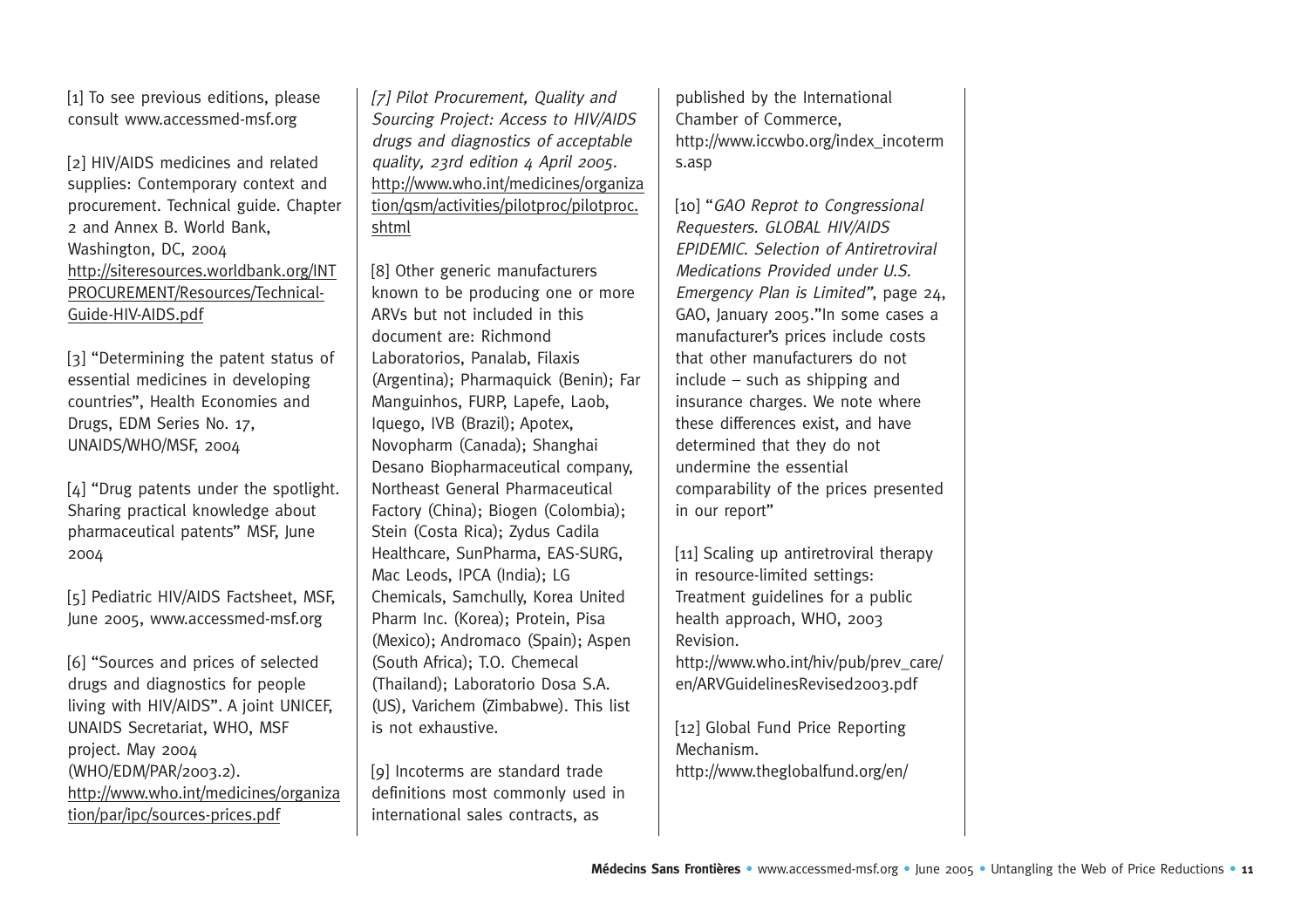#### **Table 1: 1st and 2nd category of prices offered by manufacturers for the different countries (yearly and unit prices)**

|                               | <b>Unit</b> |                                                |                      |                         |                         |                         |                         |                |                |
|-------------------------------|-------------|------------------------------------------------|----------------------|-------------------------|-------------------------|-------------------------|-------------------------|----------------|----------------|
| abacavir                      |             | <b>Cipla</b>                                   | <b>GSK</b> 1st categ | <b>GSK 2nd categ</b>    | <b>Hetero Drugs Ltd</b> | Ranbaxy                 |                         |                |                |
| 300mg, tablet                 | tab         | 584 (0.8)                                      | 887 (1.215)          | n/a                     | 773 (1.058)             | 664 (0.91)              |                         |                |                |
| 20mg/ml, oral solution        | ml          | 292 (0.1)                                      | 382 (0.131)          | n/a                     |                         |                         |                         |                |                |
|                               |             |                                                |                      |                         |                         |                         |                         |                |                |
| didanosine                    |             | Aurobindo 1st categ BMS 1st categ              |                      | <b>BMS 2nd categ</b>    | Cipla                   | <b>Hetero Drugs Ltd</b> | Ranbaxy                 |                |                |
| 100mg, tablets                | tab         | 197 (0.135)                                    | 310 (0.212)          | n/a                     | 234 (0.16)              | 280 (0.192)             | 321(0.22)               |                |                |
| 250mg, enterocoated caps      | cap         |                                                | 198 (0.543)          | n/a                     | 106 (0.29)              |                         | 146 (0.4)               |                |                |
| 400mg, enteric-coated caps    | cap         |                                                | 279 (0.764)          | n/a                     | 142 (0.39)              |                         | 219(0.6)                |                |                |
| 2g powder for reconstitution  |             |                                                |                      |                         |                         |                         |                         |                |                |
| with water and with antiacids | g           | 39 (2.160)                                     | 133 (7.370)          | n/a                     |                         |                         |                         |                |                |
|                               |             |                                                |                      |                         |                         |                         |                         |                |                |
| efavirenz                     |             | Aurobindo                                      | Cipla                | Hetero Drugs Ltd        | Merck 1st categ         | Merck 2nd categ         | Ranbaxy                 |                |                |
| 50mg                          | cap         |                                                |                      |                         | 169(0.116)              | 311 (0.113)             |                         |                |                |
| 200mg                         | cap         | 438(0.4)                                       | 372 (0.34)           | 316 (0.289)             | 500(0.457)              | 920 (0.840)             | 405(0.37)               |                |                |
| 600mg                         | tab         | 472 (1.292)                                    | 347 (0.95)           | 355 (0.917)             | 347 (095)               | 766(2.1)                | 358 (1.17)              |                |                |
| 30mg/ml suspension            | ml          | 227 (0.069)                                    |                      |                         | 309 (0.094)             | 496 (0.151)             |                         |                |                |
|                               |             |                                                |                      |                         |                         |                         |                         |                |                |
| emtricitabine                 |             | Gilead 1st categ                               | Gilead 2nd categ     |                         |                         |                         |                         |                |                |
| 200mg                         | cap         | n/a                                            | n/a                  |                         |                         |                         |                         |                |                |
|                               |             |                                                |                      |                         |                         |                         |                         |                |                |
| indinavir                     |             | <b>Aurobindo</b>                               | Cipla                | <b>Hetero Drugs Ltd</b> | Merck 1st categ         | Merck 2nd categ         | Ranbaxy                 | <b>Strides</b> |                |
| 400mg                         | cap         | 432 (0.296)                                    | 321 (0.220)          | 217 (0.149)             | 400 (0.274)             | 686 (0.470)             | 336(0.23)               | 453 (0.31)     |                |
|                               |             |                                                |                      |                         |                         |                         |                         |                |                |
| lamivudine                    |             | Aurobindo                                      | Cipla                | GSK 1st categ           | GSK 2nd categ           | <b>GPO</b>              | <b>Hetero Drugs Ltd</b> | Ranbaxy        | <b>Strides</b> |
| 150mg                         | tab         | 66 (0.09)                                      | 73(0.1)              | 69 (0.095)              | n/a                     | 171 (0.234)             | 53(0.073)               | 69 (0.095)     | 73 (0.10)      |
| 300mg                         | tab         |                                                | 85 (0.233)           | n/a                     | n/a                     |                         |                         | 69 (0.19)      |                |
| 10mg/ml oral solution and     |             |                                                |                      |                         |                         |                         |                         |                |                |
| syrup and dry syrup           | ml          | 61(0.021)                                      | 58 (0.02)            | 82 (0.028)              | n/a                     | 76 (0.026)              |                         |                |                |
|                               |             |                                                |                      |                         |                         |                         |                         |                |                |
| lamivudine + efavirenz +      |             | Cipla                                          |                      |                         |                         |                         |                         |                |                |
| didanosine                    |             |                                                |                      |                         |                         |                         |                         |                |                |
| 150+600+250 (EC)              |             |                                                |                      |                         |                         |                         |                         |                |                |
| 150+600+400 (EC)              |             | $3 \text{ cap}$ 766 (2.1)<br>3 cap $839 (2.3)$ |                      |                         |                         |                         |                         |                |                |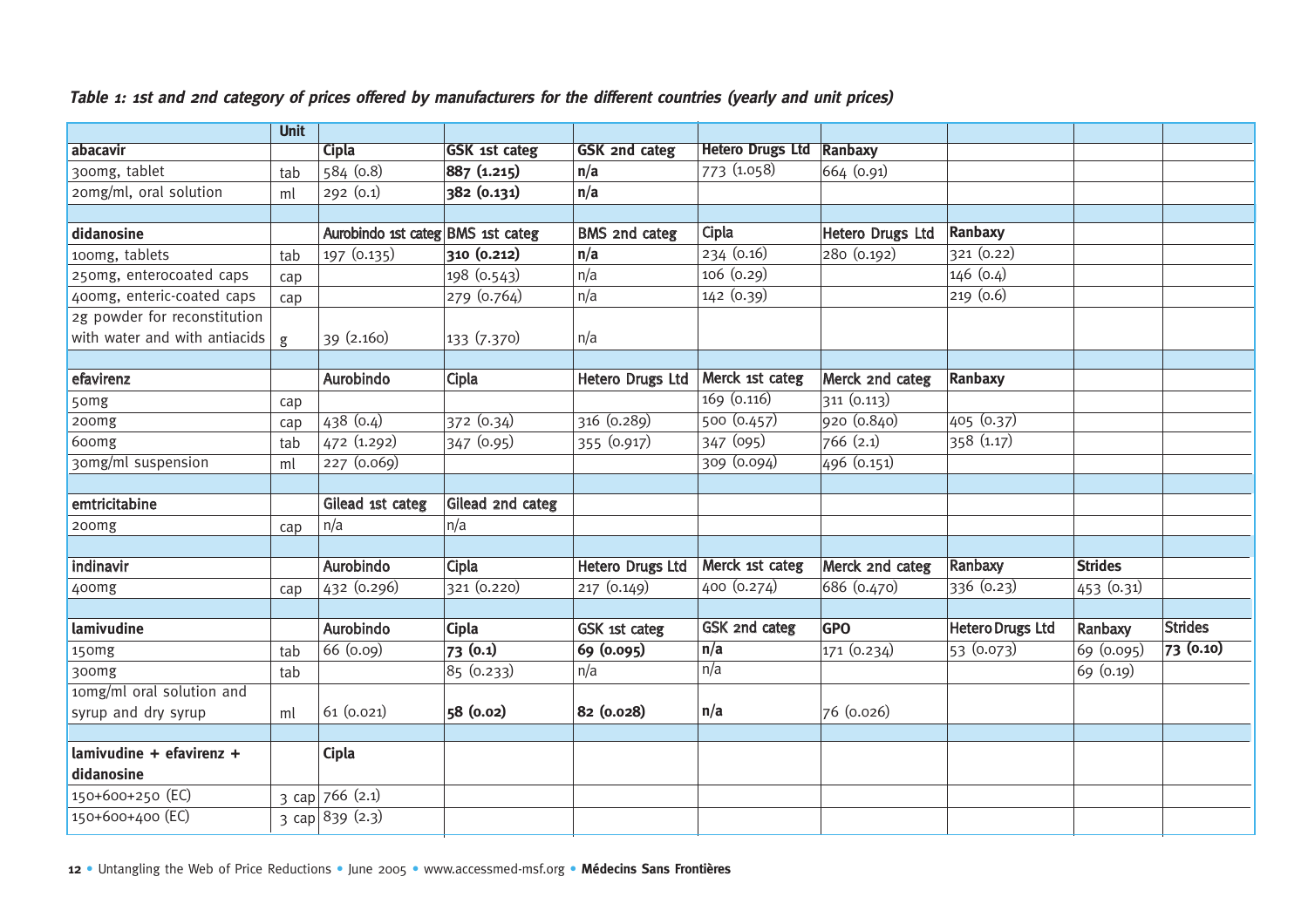|                                      | <b>Unit</b> |                      |                      |                            |                          |                         |                         |                |                |
|--------------------------------------|-------------|----------------------|----------------------|----------------------------|--------------------------|-------------------------|-------------------------|----------------|----------------|
| lamivudine/zidovudine/<br>abacavir   |             | <b>GSK 1st categ</b> | <b>GSK 2nd categ</b> | <b>Hetero Drugs Ltd</b>    | Ranbaxy                  |                         |                         |                |                |
| $300 + 150 + 300$ mg                 | tab         | 1241(1.7)            | n/a                  | 992 (1.358)                | 1095 (1.5)               |                         |                         |                |                |
|                                      |             |                      |                      |                            |                          |                         |                         |                |                |
| lamivudine/stavudine                 |             | Aurobindo            | Cipla                | <b>Hetero Drugs Ltd</b>    | Ranbaxy                  | <b>Strides</b>          |                         |                |                |
| $150 + 30mg$                         | tab         | 72(0.099)            | 79 (0.108)           | 74 (0.101)                 | 124 (0.17)               | 113 (0.155)             |                         |                |                |
| $150 + 40mg$                         | tab         | 80 (0.109)           | 85 (0.117)           | 81(0.111)                  | 131 (0.18)               | 120(0.165)              |                         |                |                |
| lamivudine/stavudine/                |             | Aurobindo            | Cipla                | <b>GPO</b>                 | Hetero Drugs Ltd Ranbaxy |                         | <b>Strides</b>          |                |                |
| nevirapine                           |             |                      |                      |                            |                          |                         |                         |                |                |
| $150 + 30 + 200$ mg                  | tab         | 144 (0.198)          | 175 (0.24)           | 341 (0.467)                | 147 (0.201)              | 219(0.3)                | 168(0.23)               |                |                |
| $150 + 40 + 200$ mg                  | tab         | 152 (0.208)          | 182 (0.25)           | 375 (0.514)                | 161 (0.221)              | 234 (0.32)              | 175 (0.24)              |                |                |
| lamivudine/zidovudine                |             | Aurobindo            | Cipla                | GSK 1st categ              | GSK 2nd categ            | <b>GPO</b>              | <b>Hetero Drugs Ltd</b> | Ranbaxy        | <b>Strides</b> |
| $150 + 300$ mg                       | tab         | 204 (0.28)           | 182 (0.25)           | 237 (0.325)                | n/a                      | 426 (0.584)             | 190 (0.260)             | 197 (0.27)     | 204 (0.280)    |
| lamivudine/zidovudine/<br>nevirapine |             | Aurobindo            | Cipla                | <b>Hetero Drugs Ltd</b>    | Ranbaxy                  |                         |                         |                |                |
| 150 + 300 + 200mg                    | tab         | 257 (0.352)          | 255 (0.35)           | 281 (0.385)                | 292 (0.4)                |                         |                         |                |                |
| lopinavir/ritonavir                  |             | Abbott 1st categ     | Abbott 2nd categ     | <b>Hetero Drugs Ltd</b>    |                          |                         |                         |                |                |
| $133.3 + 33.3$ mg                    | cap         | 500 (0.228)          | n/a                  | 1898 (0.867)               |                          |                         |                         |                |                |
| $80 + 2$ omg/ml oral solution        | ml          | 152 (0.139)          | n/a                  |                            |                          |                         |                         |                |                |
| nelfinavir                           |             | <b>Aurobindo</b>     | <b>Cipla</b>         | <b>GPO</b>                 | Hetero Drugs Ltd         | Roche 1st categ         | Roche 2nd categ         |                |                |
| 250mg(3)                             |             | 1533 (0.42)          | 1423 (0.39)          | 1599 (0.438)               | 1217 (0.333)             | 978 (0.268)             | 2211 (0.606)            |                |                |
| 50mg/g oral powder                   | tab         |                      |                      |                            |                          | 1962 (0.224)            | 2243 (0.256)            |                |                |
|                                      | g           |                      |                      |                            |                          |                         |                         |                |                |
| nevirapine                           |             | <b>Aurobindo</b>     | Boehringer 1st categ | Boehringer 2nd categ Cipla |                          | <b>GPO</b>              | <b>Hetero Drugs Ltd</b> | <b>Ranbaxy</b> | <b>Strides</b> |
| 200mg                                | tab         | 112 (0.153)          | 438 (0.6)            | n/a                        | 73 (0.1)                 | 255 (0.35)              | 77 (0.106)              | 84 (0.115)     | 80(0.11)       |
| 10mg/ml suspension                   | ml          | 411(0.075)           | 400 (0.073)          | n/a                        | 137 (0.025)              | 82 (0.015)              |                         |                |                |
|                                      |             |                      |                      |                            |                          |                         |                         |                |                |
| ritonavir                            |             | Abbott 1st categ     | Abbott 2nd categ     | Aurobindo                  | Cipla                    | <b>Hetero Drugs Ltd</b> | <b>Strides</b>          |                |                |
| 100mg                                | cap         | 83 (0.114)           | n/a                  | 336 (0.46)                 | 339 (0.464))             | 196 (0.269)             | 438 (0.6)               |                |                |
| 8omg/ml oral solution                | ml          | 79 (0.93)            | n/a                  |                            |                          |                         |                         |                |                |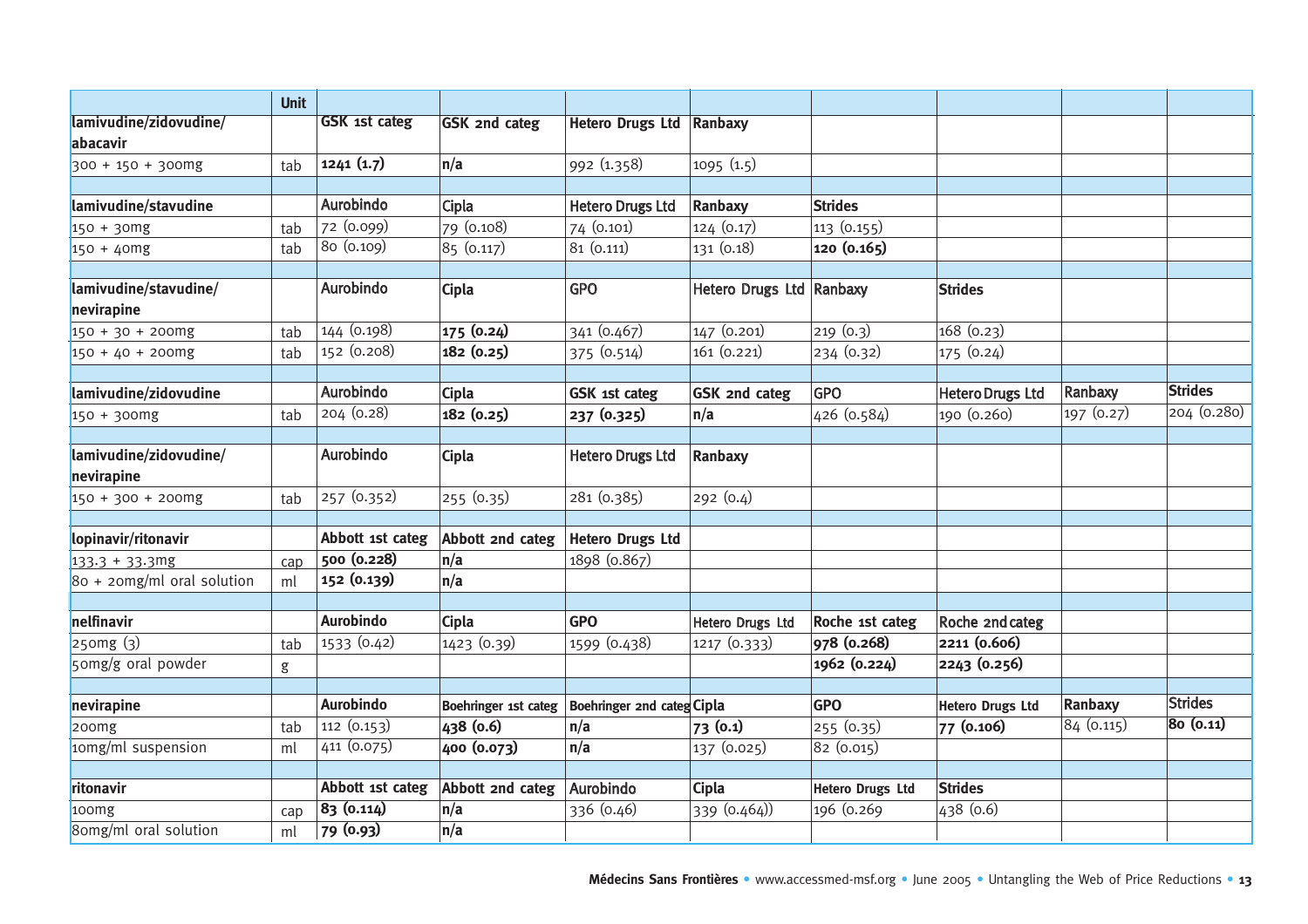|                               | <b>Unit</b> |                         |                                   |                      |               |                      |                          |                  |                |
|-------------------------------|-------------|-------------------------|-----------------------------------|----------------------|---------------|----------------------|--------------------------|------------------|----------------|
| saquinavir                    |             | <b>Hetero Drugs Ltd</b> | Roche 1st categ                   | Roche 2nd categ      |               |                      |                          |                  |                |
| hard caps 200mg (5)           | cap         | 1022 (0.28)             | 989 (0.271)                       | 1327 (0.606)         |               |                      |                          |                  |                |
|                               |             |                         |                                   |                      |               |                      |                          |                  |                |
| stavudine                     |             | Aurobindo               | <b>BMS</b> 1st categ              | <b>BMS 2nd categ</b> | Cipla         | <b>GPO</b>           | Hetero Drugs Ltd Ranbaxy |                  | <b>Strides</b> |
| 15mg                          | cap         |                         | n/a                               | n/a                  | 0.04          | 0.058                |                          |                  |                |
| 20mg                          | cap         |                         | 0.094                             | n/a                  | 0.045         | 0.07                 |                          |                  |                |
| 30mg                          | cap         | 14 (0.019)              | 48 (0.066)                        | n/a                  | 36(0.05)      | 60 (0.082)           | 21(0.029)                | 36 (0.049)       | 35 (0.048)     |
| 40mg                          | cap         | 31 (0.043)              | 55 (0.075)                        | n/a                  | 39 (0.054)    | 77 (0.105)           | 25 (0.035)               | 47(0.064)        | 46 (0.063)     |
| 1mg/ml powder for syrup       | ml          |                         | 358 (0.048)                       | n/a                  | 153 (0.021)   | 80 (0.011)           |                          |                  |                |
| 5mg/ml powder for syrup       | ml          |                         |                                   |                      |               | 23 (0.016)           |                          |                  |                |
|                               |             |                         |                                   |                      |               |                      |                          |                  |                |
| tenofovir disoproxil fumarate |             |                         | Gilead 1st categ Gilead 2nd categ |                      |               |                      |                          |                  |                |
| 300mg                         | tab         | 301 (0.824)             | n/a                               |                      |               |                      |                          |                  |                |
|                               |             |                         |                                   |                      |               |                      |                          |                  |                |
| tenofovir disoproxil          |             |                         | Gilead 1st categ Gilead 2nd categ |                      |               |                      |                          |                  |                |
| fumarate/emtricitabine        |             |                         |                                   |                      |               |                      |                          |                  |                |
| $300 + 200$ mg                | tab         | 362 (0.991)             | n/a                               |                      |               |                      |                          |                  |                |
|                               |             |                         |                                   |                      |               |                      |                          |                  |                |
| zidovudine                    |             | Aurobindo               | Cipla                             | Combino Pharm        | GSK 1st categ | <b>GSK 2nd categ</b> | <b>GPO</b>               | Hetero Drugs Ltd | Ranbaxy        |
| 100 <sub>mg</sub>             | cap         |                         |                                   |                      | 241 (0.33)    | n/a                  |                          |                  |                |
| 250mg                         | cap         |                         |                                   |                      | 117 (0.16)    | n/a                  |                          |                  |                |
| 300mg                         | tab         | 140 (0.192)             | 131 (0.18)                        | 285 (0.39)           | 212(0.29)     | n/a                  | 277 (0.38)               | 134 (0.183)      | 161(0.22)      |
| 10mg/ml syrup and             |             |                         |                                   |                      |               |                      |                          |                  |                |
| 50mg/5ml oral solution        | ml          |                         | 93 (0.015)                        | 130 (0.021)          | 223 (0.036)   | n/a                  | 130 (0.021)              |                  |                |

 $n/a =$  discounted price not available.

Price of products pre-qualified by WHO (23rd edition of WHO Pre-Qualified List) appear in **bold**.

BMS sells ddl in other doses (per mg price remains the same).

The daily dose referred to is 800mg IDV twice daily with ritonavir 100mg twice daily as booster as recommended by WHO. The prescribing information given by the manufacturer is 800mg three times daily (price US\$ 600/year).

The daily dose referred to is 1250 mg twice daily although the dosage of 9 tablets (3 tablets three times a day) can also be used.

Cipla PMTCT a 0.080 ml en envase de 25 ml.

The daily dose referred to is 100mg twice daily, for use as booster medication. This dose is not indicated in the manufacturer's label.

Saquinqvir should be used in combination with low-dose ritonavir as Saquinavir/Ritonavir 1000mg/100mg twice daily.

Not possible to use stavudine 15 mg capsule for 15 kg patient.

Not possible to use zidovudine 100 mg capsule for 15 kg patient.

GPO, has AZT at 0.021 in 60 ml bottle.

According to WHO treatment guidelines, the pediatric dosage of NVP is 120 to 200 mg/m2/dose, twice daily. For these calcilations we considered 160mg/m2.

According to WHO treatment guidelines, the pediatric dosage of NfV is 55 to 65 mg/m2/dose, twice daily. For these calcilations we considered 60mg/m2.

Gilead 1st category price applies to some middle-income countries. See Table 2 for conditions.

**14 •** Untangling the Web of Price Reductions **•** June 2005 **•** www.accessmed-msf.org **• Médecins Sans Frontières**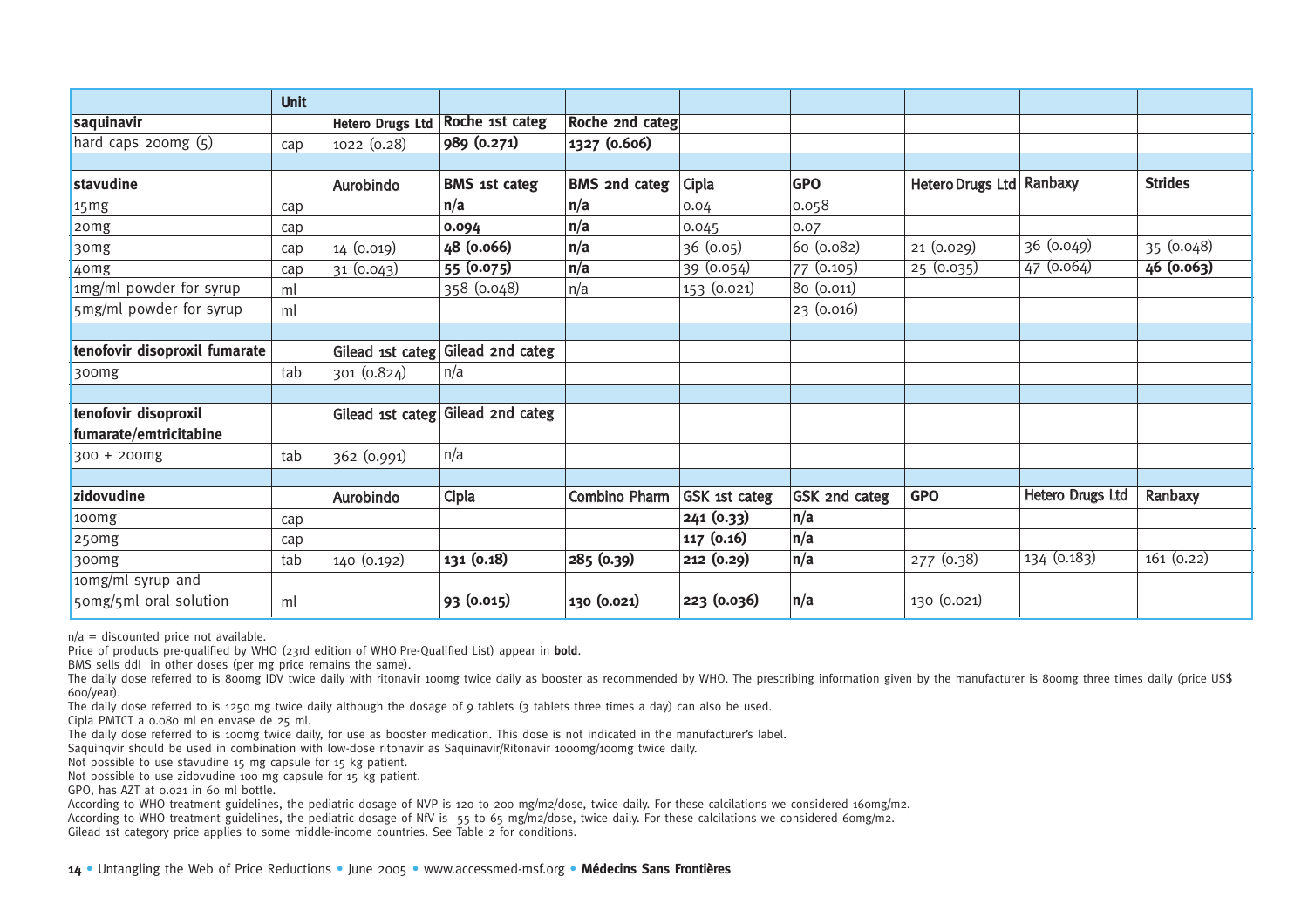#### **Table 2: Summary table for conditions**

| Company                  | <b>Eligibility (countries)</b>                                                                                                                                                              | <b>Eligibility (body)</b>                                                                                                                                                                                                 | <b>Additional comments</b>                                                                                                                                                                                                                                                                  | Delivery of goods <sup>[6]</sup>                                                                                                                    |
|--------------------------|---------------------------------------------------------------------------------------------------------------------------------------------------------------------------------------------|---------------------------------------------------------------------------------------------------------------------------------------------------------------------------------------------------------------------------|---------------------------------------------------------------------------------------------------------------------------------------------------------------------------------------------------------------------------------------------------------------------------------------------|-----------------------------------------------------------------------------------------------------------------------------------------------------|
| Abbott                   | All African countries and LDCs outside<br>of Africa                                                                                                                                         | Governments, NGOs, UN system organizations<br>and other national and international health<br>institutions                                                                                                                 |                                                                                                                                                                                                                                                                                             | <b>FOB</b>                                                                                                                                          |
| Aurobindo                | No restriction                                                                                                                                                                              | NGOs and Governmental Organizations                                                                                                                                                                                       | Prices available for at least 1,000,000 units for<br>each product per single shipment.                                                                                                                                                                                                      | Payment by letter of credit.<br>FOB Hyderabad (India)                                                                                               |
| <b>BMS</b>               | Sub-Saharan Africa, Haiti, Mauritius,<br>Cambodia, Vietnam<br>(For other developing countries,<br>prices negotiated on a case by case<br>basis with BMS local market<br>representative.)    | Both private and public sector organizations<br>that are able to provide effective, sustainable<br>and medically sound care and treatment of<br>HIV/AIDS are eligible.                                                    |                                                                                                                                                                                                                                                                                             | DDU to French Speaking Africa<br>and CIF incoterm for English<br>Speaking Africa (Kenya,<br>Uganda, Tanzania, Ethiopia,<br>Nigeria, Ghana, Eritrea) |
| Boehringer-<br>Ingelheim | All World Bank low-income countries<br>and sub-Saharan Africa.<br>(Other countries on a case-by-case<br>basis.)                                                                             | Governments, NGOs and other partners who<br>can guarantee that the programme is run in a<br>responsible manner.                                                                                                           |                                                                                                                                                                                                                                                                                             | CIF                                                                                                                                                 |
| Cipla                    | No restriction                                                                                                                                                                              | No restriction                                                                                                                                                                                                            | No quantity related conditions. Prices are as per<br>table 1 however for larger quantities the prices are<br>negotiable.                                                                                                                                                                    | FOB Mumbai (India) or CIF -<br>Freight charges separately on<br>actual.                                                                             |
| Combino Pharm            | No restriction                                                                                                                                                                              | No restriction                                                                                                                                                                                                            | Delivery terms 120 days.<br>No minimum order required unless any special<br>labeling is required (standard labeling is in<br>Spanish): order of a complete batch. Pack of 60<br>or 300 capsules available for ZDV.                                                                          | FOB Barcelona (Spain)                                                                                                                               |
| Gilead                   | 95 nations including all of Africa and<br>15 other UN-designated 'least<br>developed' countries.                                                                                            | Organizations that provide HIV treatment in<br>the 68 countries covered by the Gilead Global<br>Access programme will be able to receive<br>Viread at the access price. Applications will<br>go through a review process. | Gilead works with several distributors in Africa to<br>facilitate low cost local distribution channels.                                                                                                                                                                                     | FOB                                                                                                                                                 |
| GlaxoSmithKline          | Least Developed Countries (LDCs)<br>plus sub-Saharan Africa.<br>All projects fully financed by the<br>Global Fund to fight AIDS, TB and<br>Malaria as well as projects funded by<br>PEPFAR. | Governments, aid organizations, charities, UN<br>agencies, other not-for-profit organizations<br>and international procurement agencies.                                                                                  | In sub-Saharan Africa employers there who offer<br>HIV/AIDS care and treatment directly to their staff<br>through workplace clinics or similar arrangements<br>are also eligible.<br>In sub-Saharan Africa employers there who offer<br>HIV/AIDS care and treatment directly to their staff | <b>CIP</b>                                                                                                                                          |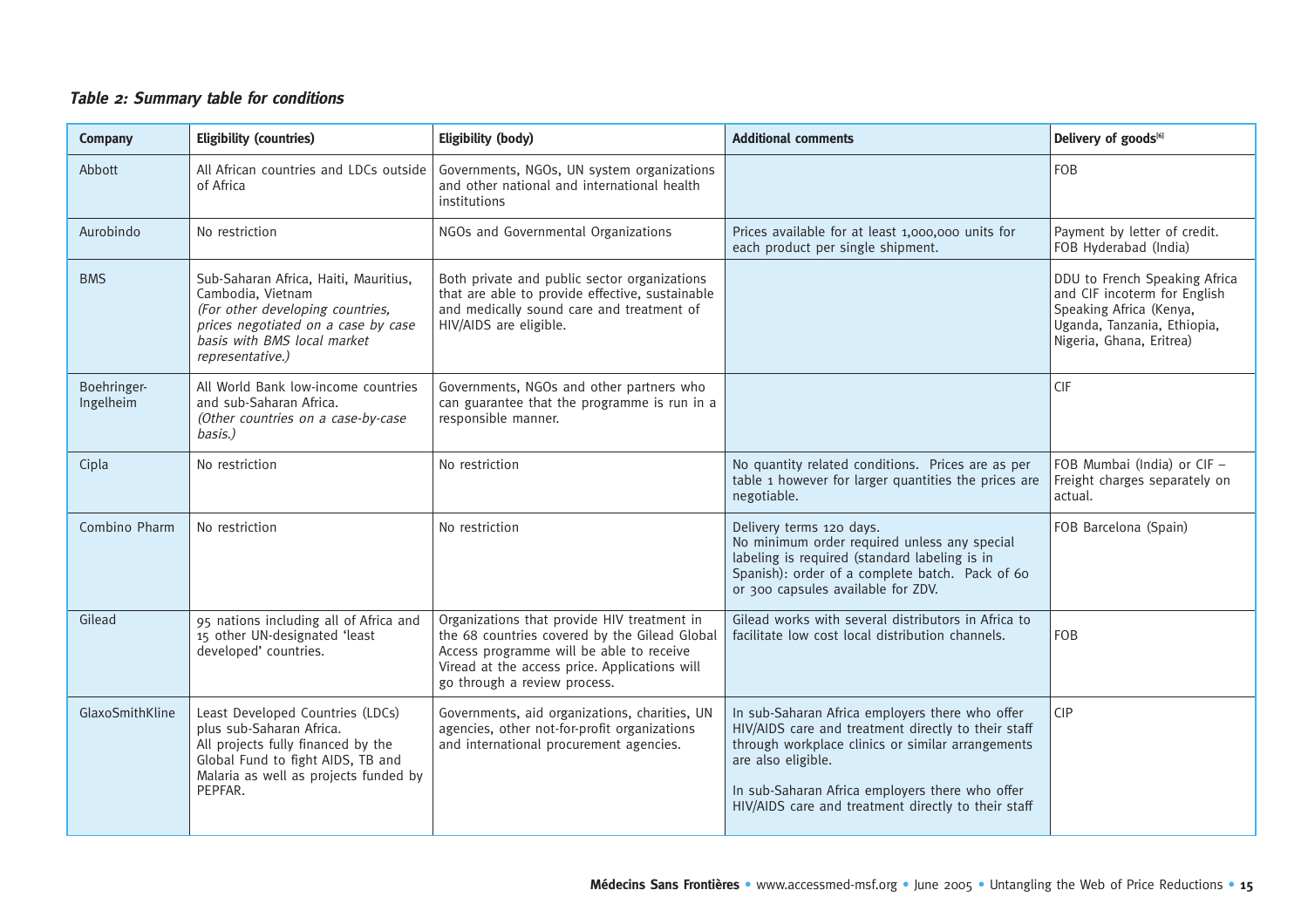| Company                | <b>Eligibility (countries)</b>                                                                                                                                                                                                                                                               | <b>Eligibility (body)</b>                                                                                                    | <b>Additional comments</b>                                                                                                                                                                                                                                                                                                                                                                                                                                                                                                                                  | Delivery of goods[6]     |
|------------------------|----------------------------------------------------------------------------------------------------------------------------------------------------------------------------------------------------------------------------------------------------------------------------------------------|------------------------------------------------------------------------------------------------------------------------------|-------------------------------------------------------------------------------------------------------------------------------------------------------------------------------------------------------------------------------------------------------------------------------------------------------------------------------------------------------------------------------------------------------------------------------------------------------------------------------------------------------------------------------------------------------------|--------------------------|
|                        | (For middle income developing<br>countries public sector prices<br>negotiated on a case-by-case basis<br>bilaterally through the AAI).                                                                                                                                                       |                                                                                                                              | through workplace clinics or similar arrangements<br>are also eligible.<br>All organizations must supply the preferentially<br>priced products on a not for profit basis. Supply<br>Agreement required (For NGOs requiring less than<br>10 patient packs per month, this requirement may<br>be waived).<br>The manufacturer recommends that 'prescribers<br>must ensure that patients are fully informed<br>regarding hypersensitivity reaction to abacavir.<br>Patients developing signs or symptoms must<br>contact their doctor immediately for advice.' |                          |
| <b>GPO</b>             | No restriction                                                                                                                                                                                                                                                                               | Not-for-profit organizations and governments                                                                                 | Payment by signed letter of credit.                                                                                                                                                                                                                                                                                                                                                                                                                                                                                                                         | FOB Bangkok (Thailand)   |
| Hetero Drugs Ltd       | No restriction                                                                                                                                                                                                                                                                               | Private sector, public sector and NGOs                                                                                       | Prices could be negotiated on individual basis<br>according commercial terms.                                                                                                                                                                                                                                                                                                                                                                                                                                                                               | FOB Mumbai (India)       |
| Merck & Co. Inc        | First category of countries:<br>Low Human Development Index (HDI)<br>countries plus medium HDI countries<br>with adult HIV prevalence of 1% or<br>greater <sup>10</sup> .<br>Second category of countries:<br>Medium HDI countries with adult HIV<br>prevalence less than 1% <sup>10</sup> . | Governments, international organizations,<br>NGOs, private sector organizations (e.g.<br>employers, hospitals and insurers). | Merck & Co. Inc does not rule out supplying ARVs<br>to patients through retail pharmacies.<br>Although Romania does not fall under these<br>categories it also benefits from these prices due to<br>a government commitment to a programme of<br>universal access.                                                                                                                                                                                                                                                                                          | C P                      |
| Ranbaxy                | No restriction                                                                                                                                                                                                                                                                               | NGOs and Governments or Programs<br>supported by them                                                                        | Confirmed letter of credit or advance payment<br>preferred for new customers                                                                                                                                                                                                                                                                                                                                                                                                                                                                                | FOB Delhi/Mumbai (India) |
| Roche                  | First category of countries: All<br>countries in sub-Saharan Africa and<br>all UN defined Least Developed<br>Countries<br>Second category of countries: Low<br>income countries and lower middle<br>income countries $-$ as classified by<br>the World Bank.                                 | Governments, Non Profit Institutional<br>Providers of HIV care, NGOs.                                                        | CAD (Cash Against Documents) 30 days at sight.<br>Minimum order and delivery amount per shipment<br>is CHF 10,000 (US\$ 8,179)                                                                                                                                                                                                                                                                                                                                                                                                                              | FCA Basel (CH),          |
| Strides Arcolab<br>Ltd | No restriction                                                                                                                                                                                                                                                                               | Governments, non profit institutional<br>providers of HIV treatment, NGOs                                                    | Payment by signed letter of credit                                                                                                                                                                                                                                                                                                                                                                                                                                                                                                                          | FOB Bangalore (India)    |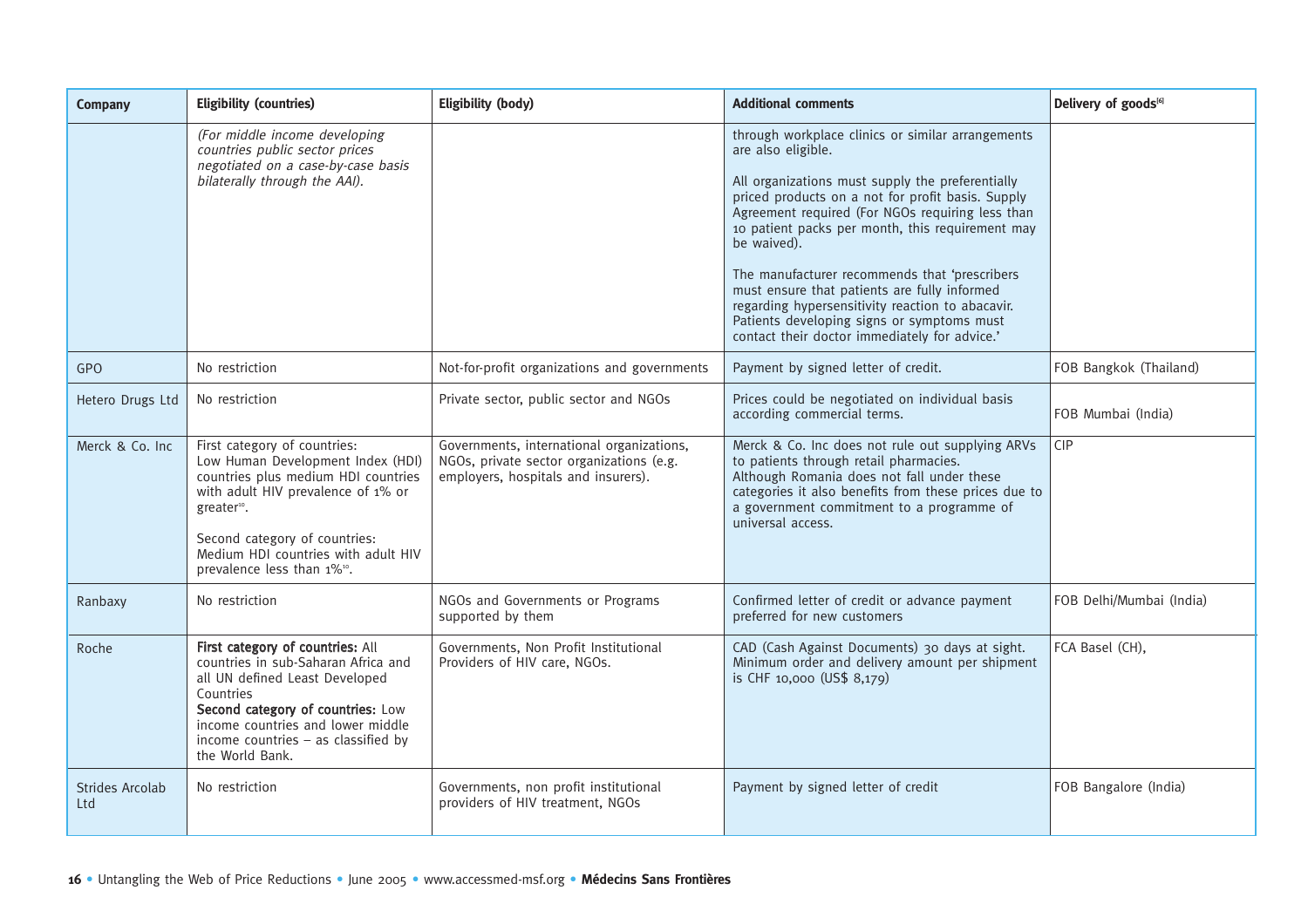## Annexes **Annex 1: Least Developed Countries (LDCs)**

Source: UNCTAD http://www.unctad.org/Templates/We bFlyer.asp?intItemID=2161&lang=1 Fifty countries are currently designated least developed countries (LDCs). The list is reviewed every three years.

Afghanistan; Angola; Bangladesh; Benin; Bhutan; Burkina Faso; Burundi; Cambodia; Cape Verde; Central African Republic; Chad; Comoros; Democratic Republic of Congo; Djibouti; Equatorial Guinea; Eritrea; Ethiopia; Gambia; Guinea; Guinea Bissau; Haiti; Kiribati; Lao People's Democratic Republic; Lesotho; Liberia; Madagascar; Malawi; Maldives; Mali; Mauritania; Mozambique; Myanmar; Nepal; Niger; Rwanda; Samoa; Sao Tome and Principe; Senegal; Sierra Leone; Solomon Islands; Somalia; Sudan; Timor-Leste; Togo; Tuvalu; Uganda; United Republic of Tanzania; Vanuatu; Yemen; Zambia.

#### **Annex 2: Human Development Index (HDI)**

Source: Human Development Report 2004, Cultural Liberty in Today's

Diverse World, UNDP, 2004. For full list of Human Development Index ranking see: http://hdr.undp.org/docs/statistics/ind ices/index\_tables.pdf

#### **Low human development**

Angola; Benin; Burkina Faso; Burundi; Central African Republic; Chad; Congo; Congo (Dem. Rep. of the); Côte d'Ivoire; Djibouti; Eritrea; Ethiopia; Gambia; Guinea; Guinea-Bissau; Haiti; Kenya; Lesotho; Madagascar; Malawi; Mali; Mauritania; Mozambique; Niger; Nigeria; Pakistan; Rwanda; Senegal; Sierra Leone; Tanzania (U. Rep. of); Timor-Leste; Togo; Uganda; Yemen; Zambia; Zimbabwe.

#### **Medium human development**

Albania; Algeria; Armenia; Azerbaijan; Bangladesh; Belarus; Belize; Bhutan; Bolivia; Bosnia and Herzegovina; Botswana; Brazil; Bulgaria; Cambodia; Cameroon; Cape Verde; China; Colombia; Comoros; Dominica; Dominican Republic; Ecuador; Egypt; El Salvador; Equatorial Guinea; Fiji; Gabon; Georgia; Ghana; Grenada; Guatemala; Guyana; Honduras; India; Indonesia; Iran (Islamic Rep. of); Jamaica; Jordan; Kazakhstan; Kyrgyzstan; Lao People's Dem.Rep;

Lebanon; Libyan Arab Jamahiriya; Macedonia (TFYR); Malaysia; Maldives; Mauritius; Moldova (Rep. of ); Mongolia; Morocco; Myanmar; Namibia; Nepal; Nicaragua; Occupied Palestinian Territories; Oman; Panama; Papua New Guinea; Paraguay; Peru; Philippines; Romania; Russian Federation; Saint Lucia; Saint.Vincent and the Grenadines; Samoa (Western); São Tomé & Principe; Saudi Arabia; Solomon Islands; South Africa; Sri Lanka; Sudan; Suriname; Swaziland; Syrian Arab Republic; Tajikistan; Thailand; Tonga; Tunisia; Turkey; Turkmenistan; Ukraine; Uzbekistan; Vanuatu; Venezuela; Viet Nam.

#### **Annex 3: Sub-Saharan countries**

Source: World Bank (May 2005) http://www.worldbank.org/data/count ryclass/classgroups.htm#Sub\_Sahara n\_Africa

Angola; Benin; Botswana; Burkina Faso; Burundi; Cameroon; Cape Verde; Central African Republic; Chad; Comoros; Congo (Dem. Rep); Congo (Rep.); Côte d'Ivoire; Equatorial Guinea; Eritrea; Ethiopia; Gabon; Gambia; Ghana; Guinea; Guinea-Bissau; Kenya; Lesotho; Liberia; Madagascar; Malawi; Mali;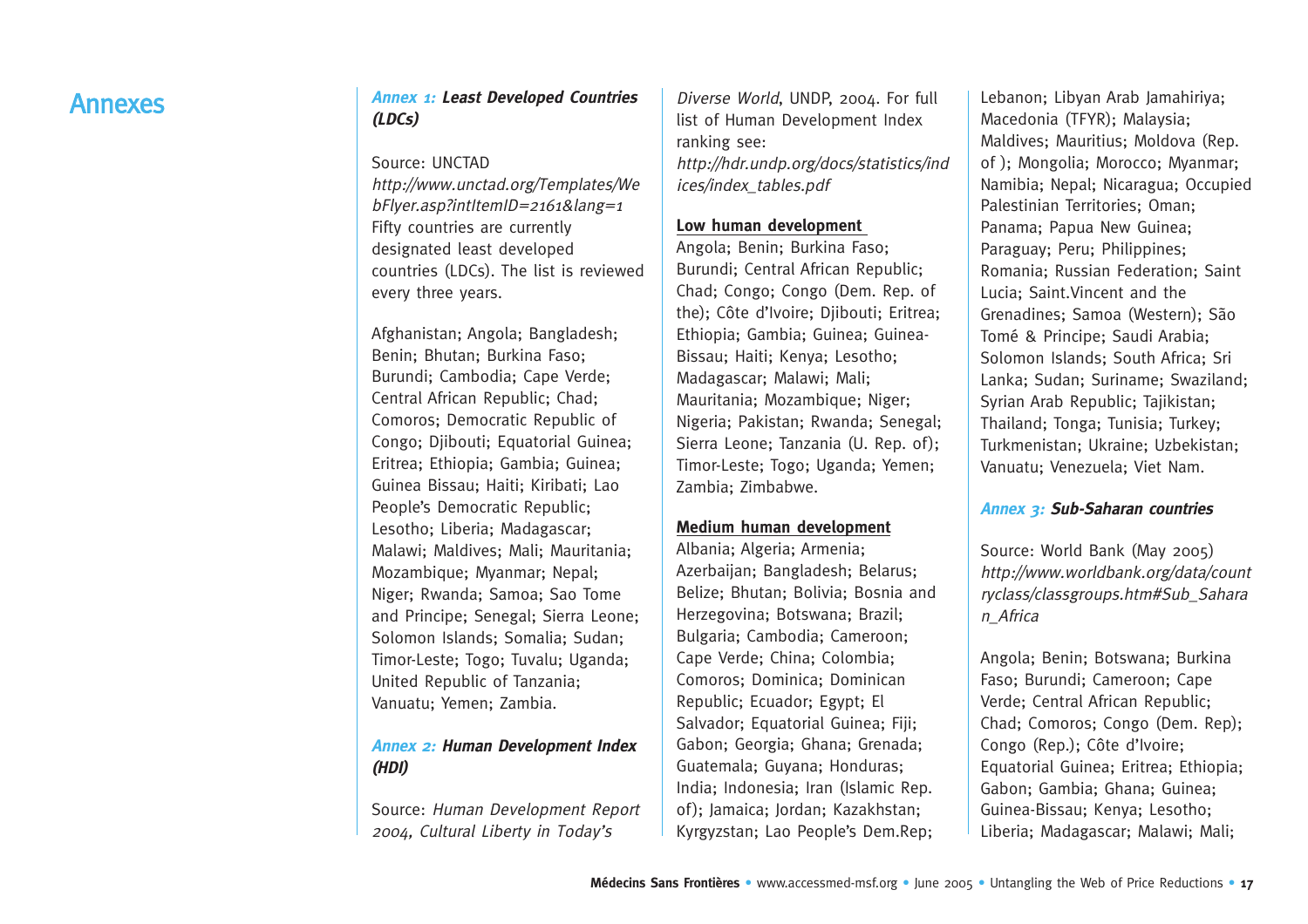Mauritania; Mauritius; Mayotte; Mozambique; Namibia; Niger; Nigeria; Rwanda; São Tomé and Principe; Senegal; Seychelles; Sierra Leone; Somalia; South Africa; Sudan; Swaziland; Tanzania; Togo; Uganda; Zambia; Zimbabwe.

#### **Annex 4: World Bank low-income economies**

Source: World Bank (May 2005) http://www.worldbank.org/data/count ryclass/classgroups.htm

#### **Low-income economies**

Afghanistan; Angola; Bangladesh; Benin; Bhutan; Burkina Faso; Burundi; Cambodia; Cameroon; Central African Republic; Chad; Comoros; Congo (Dem. Rep.), Congo (Rep.); Côte d'Ivoire; Equatorial Guinea; Eritrea; Ethiopia; Gambia, The; Ghana; Guinea; Guinea-Bissau; Haiti; India; Kenya; Korea, Dem. Rep.; Kyrgyz Republic; Lao PDR; Lesotho; Liberia; Madagascar; Malawi; Mali; Mauritania; Moldova; Mongolia; Mozambique; Myanmar; Nepal; Nicaragua; Niger; Nigeria; Pakistan; Papua New Guinea; Rwanda; São Tomé and Principe; Senegal; Sierra Leone; Solomon Islands; Somalia; Sudan; Tajikistan; Tanzania; Timor-Leste; Togo; Uganda; Uzbekistan; Vietnam; Yemen (Rep.), Zambia; Zimbabwe.

#### **Lower-middle-income economies**

Albania; Algeria; Armenia; Azerbaijan; Belarus; Bolivia; Bosnia and Herzegovina; Brazil; Bulgaria; Cape Verde; China; Colombia; Cuba; Djibouti; Dominican Republic; Ecuador; Egypt, Arab Rep.; El Salvador: Fiii: Georgia: Guatemala: Guyana; Honduras; Indonesia; Iran, Islamic Rep.; Iraq; Jamaica; Jordan; Kazakhstan; Kiribati; Macedonia, FYR; Maldives; Marshall Islands; Micronesia, Fed. Sts.; Morocco; Namibia; Paraguay; Peru; Philippines; Romania; Russian Federation; Samoa; Serbia and Montenegro ; South Africa; Sri Lanka; Suriname; Swaziland; Syrian Arab Republic; Thailand; Tonga; Tunisia; Turkey; Turkmenistan; Ukraine; Vanuatu; West Bank and Gaza.

#### **Upper-middle-income economies**

American Samoa; Antigua and Barbuda; Argentina; Barbados; Belize; Botswana; Chile; Costa Rica; Croatia; Czech Republic; Dominica; Estonia; Gabon; Grenada; Hungary; Latvia; Lebanon; Libya; Lithuania; Malaysia; Mauritius; Mayotte; Mexico; Northern Mariana Islands;

Oman; Palau; Panama; Poland; Saudi Arabia; Seychelles; Slovak Republic; St. Kitts and Nevis; St. Lucia; St. Vincent and the Grenadines; Trinidad and Tobago; Uruguay; Venezuela, RB.

#### **Annex 5: Company contacts**

#### Abbott:

Rob Dintruff Email: rob.dintruff@abbott.com

AXIOS International manages the request process: The Programme Manager Access to HIV Care Programme AXIOS International P.O. Box 6924 Kampala, Uganda. Tel: +256 75 693 756 Fax:+256 41 543 021 Email: AccesstoHIVCare@axiosint.com Website : www.accesstohivcare.org

#### Aurobindo Pharma Ltd:

Mr. A.Vijaykumar Head –Anti Retrovirals Project Tel: +91 40 2304 4070 Or +91 98481 10877 (Mobile) Fax: +91 40 23044058 Email: vk\_akula@aurobindo.com

#### Bristol-Myers Squibb Co:

All countries with the exception of Southern Africa: information can be obtained from Mrs Marie-Astrid Mercier, BMS Access Coordinator in BMS Paris office (marieastrid.mercier@bms.com)

#### Southern Africa:

information can be obtained from Mrs Tamany Geldenhuys in BMS offices in Johannesburg (tamany.geldenhuys@bms.com).

#### Boehringer Ingelheim:

Helmut Leuchten CD Marketing Prescription Medicines Head of Corporate Department HIV Virology Phone: + 49 6132 77-8486 Fax: +49 6132 77-3829 Email: helmut.leuchten@ing.boehringeringelheim.com

Michael Rabbow (for the Viramune MTCT donation program) Marketing Prescription Medicines CG HIV-Specialists/Virologists Tel: + 49 6132 77- 92701 Fax: + 49 6132 77-38 29 Email: rabbow@ing.boehringeringelheim.com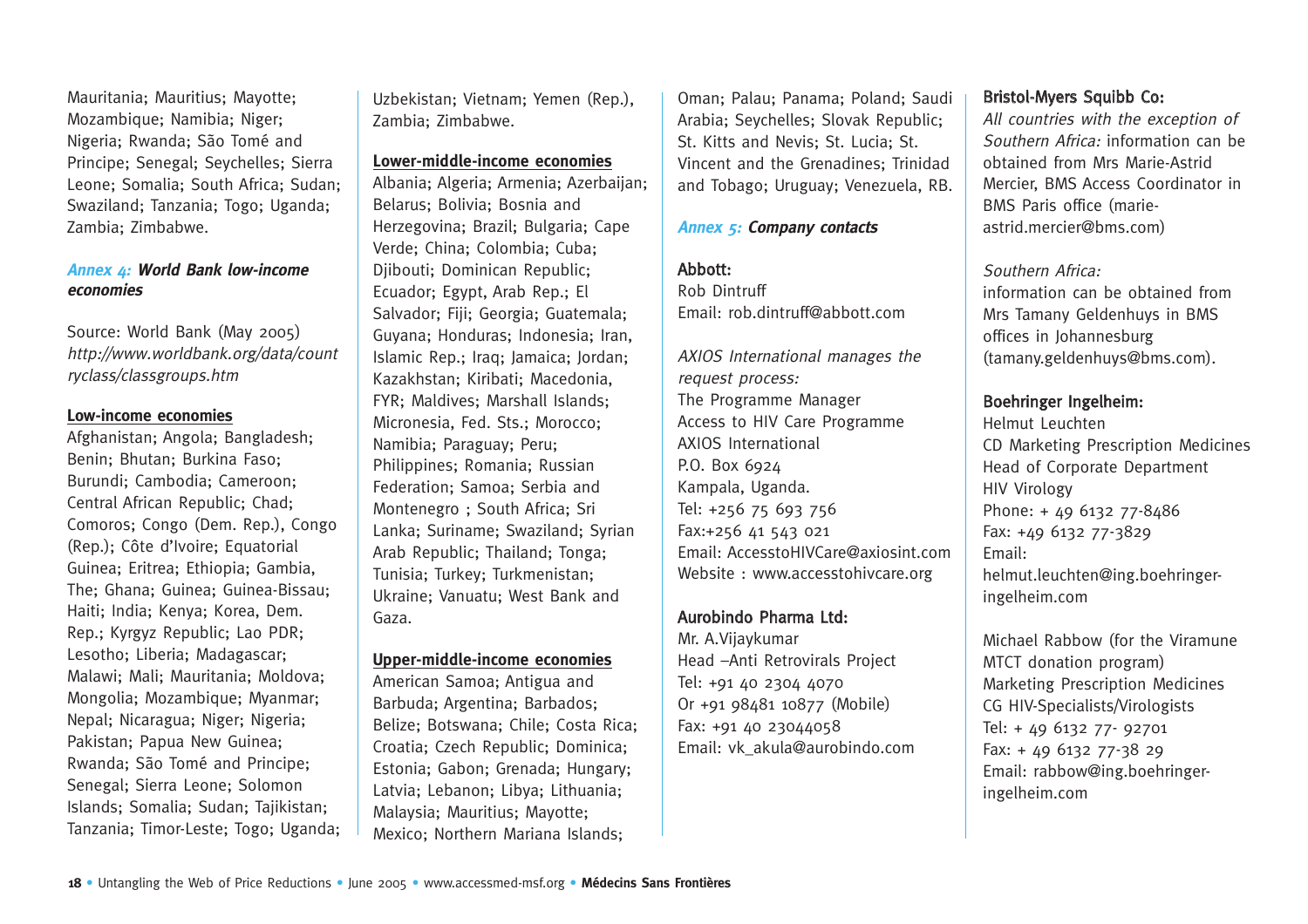#### Cipla Ltd:

Mr. Sanjeev Gupte, General Manager-Exports

Mr. Shailesh Pednekar Executive-Exports, Cipla Limited Tel: +91 22 23021397 (Direct) 23095521 23092891 Fax: +91 22 23070013/23070393/23070385 Email: exports@cipla.com and ciplaexp@cipla.com

#### Combinopharm:

Ms. Silvia Gil Managing Director Combinopharm Tel: + 34 93 48 08 833 Fax: + 34 93 48 08 832 Email : sgil@combino-pharm.es

#### Gilead

#### Programme Access

Deborah Ovadia Gilead Global Access Program Manager Gilead Sciences, Inc 333 Lakeside Drive Foster City, California 94404 USA Tel: 1-800-G I L E A D-5, Option 1 Fax: +1-650-522-5870 Email: ARVaccess@gilead.com www.gileadaccess.org

#### Company contact:

Sheryl Meredith Associate Director International Operations Gilead Sciences 333 Lakeside Drive Foster City, California 94404 USA 1-650-522-5505 Email: smeredith@gilead.com www.gileadaccess.org

#### GlaxoSmithKline:

Isabelle Girault Director, Government Affairs HIV & AIDS Tel: + 44 (0) 20 8047 5488 Fax: + 44 (0) 20 8047 6957 Email: isabelle.s.girault@gsk.com

#### GPO:

Mr. Sukhum Virattipong International Business Director Tel: +662 3545587, 2038850 Fax: +662 3548858, 3548777

#### Hetero Drugs Limited:

Hetero House, H.No.:8-3-166/7/1, Erragadda, Hyderabad-500 018 India. Tel: 0091-40-23704923 / 24 Tel (Direct):0091-40-23818029 Email: msreddy@heterodrugs.com

#### Merck & Co. Inc: Samir A. Khalil Executive Director HIV Policy & External Affairs Human Health Europe, Middle East & Africa Merck & Co., Inc/WS2A-55 One Merck Drive, Whitehouse Station NJ 08889-0100 USA Tel: +1 908 423 6440 Fax: +1 908 735 1839 Email: samir\_khalil@merck.com

#### Ranbaxy:

Mr. Sandeep Juneja Ranbaxy Laboratories Limited Tel: + 91 124 518 59 06 (Direct) or + 91 124 513 50 00 Fax: + 91 124 516 60 35 Email: sandeep.juneja@ranbaxy.com www.aidonaids.com www.ranbaxy.com

#### Roche:

For information regarding quotations and deliveries to customers contact: Hanspeter Wälchli Logistics Sales International Customers Dept. PTGS-I 4303 Kaiseraugst / Switzerland Tel: +41 61 688 1060 Fax: +41 61 687 1815 Email: hanspeter.waelchli@roche.com

#### Strides Arcolab Ltd:

Mrs. Aloka Sengupta Asst. Vice President ATM Strides House, Bilekahalli Bannerghatta Road Bangalore 560 076, INDIA Tel: +91-80-57580748 Mobile : +91 98450 24470 Fax: 91-80-26583538 Email: aloka.sengupta@stridesarco.com

Asst. Vice President ATM Strides House, Bilekahalli Bannerghatta Road Bangalore 560 076, INDIA Tel: 91-80-26581343/44/46, +91-80-26584529(Direct) Fax: 91-80-26583538/26584330 Email: aloka@stridesarco.com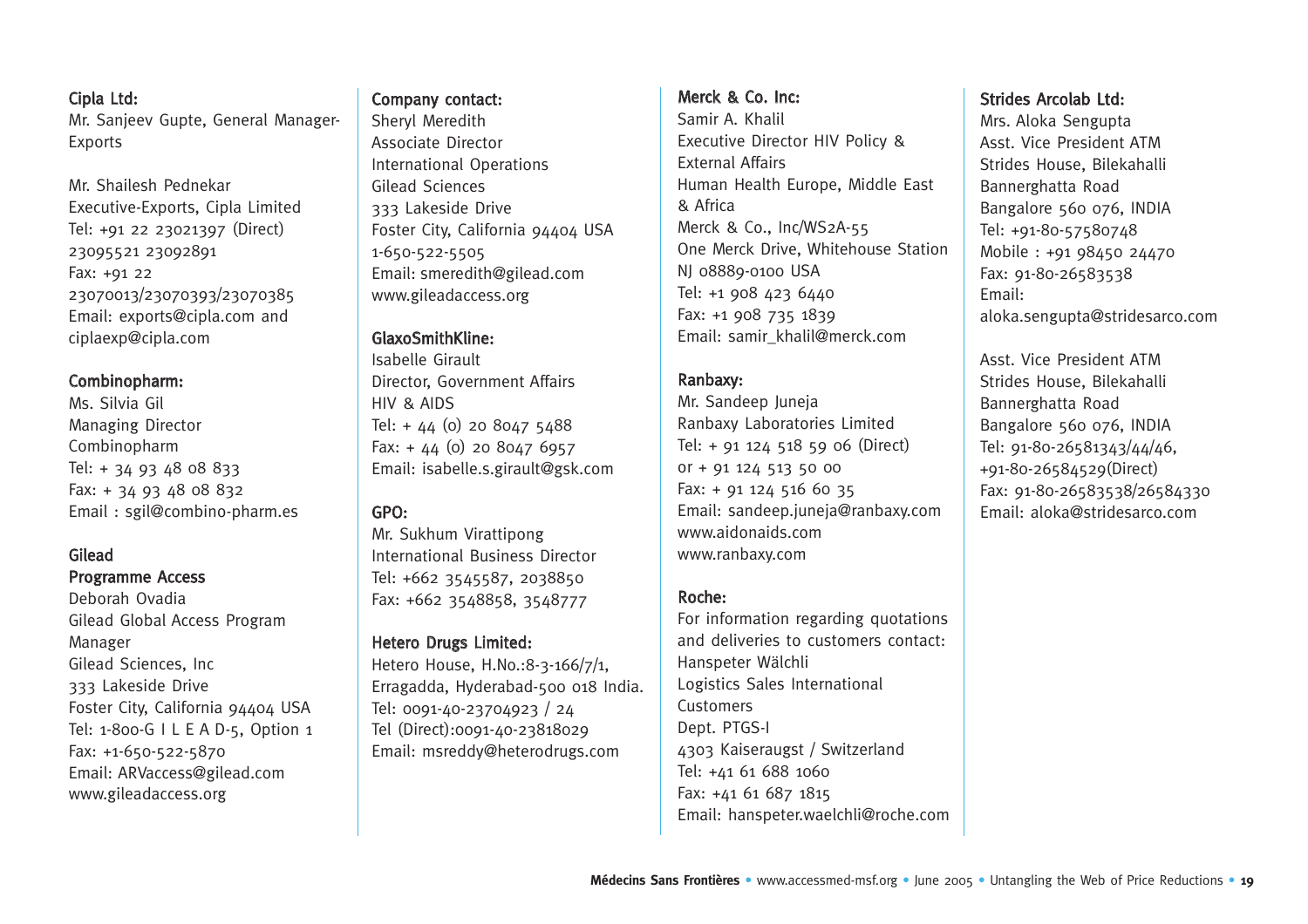reverse transcriptase Inhibitor

**ABC** abacavir; nucleoside analogue reverse transcriptase inhibitor

**AIDS** Acquired Immune Deficiency Syndrome

**ARVs** Antiretroviral drugs

**BMS** Bristol-Myers Squibb

**CDC** Centres for Disease Control and Prevention

**CIF**<sup>[10]</sup> 'Cost Insurance and Freight' means that the seller delivers when the goods pass the ship's rail in the port of shipment. The seller must pay the costs and freight necessary to bring the goods to the named port of destination BUT the risk of loss or damage to the goods, as well as any additional costs due to events occurring after the time of delivery, are transferred from the seller to the buyer.

**CIP**[10] 'Carriage and Insurance paid to...' means that the seller delivers the goods to the carrier nominated by him but the seller must in addition pay the cost of carriage necessary to bring the goods to the named destination. This means that

**Glossary 19TC** lamivudine; nucleoside analogue the buyer bears all the risks and any failure to clear the goods for the import time. the buyer bears all the risks and any additional costs occurring after the goods have been so delivered. However, in CIP the seller also has to procure insurance against the buyer's risk of loss of or damage to the goods during the carriage. Consequently, the seller contracts for insurance and pays the insurance premium.

> **d4T** stavudine; nucleoside analogue reverse transcriptase inhibitor

**ddI** didanosine; nucleoside analogue reverse transcriptase inhibitor

**DDU**<sup>[10]</sup> 'Delivered duty unpaid' means that the seller delivers the goods to the buyer, not cleared for import, and not unloaded from any arriving means of transport at the named place of destination. The seller has to bear the costs and risks involved in bringing the goods thereto, other than, where applicable, any 'duty' (which term includes the responsibility for the risks of the carrying out of the customs formalities, and the payment of formalities, customs duties, taxes and other charges) for import in the country of destination. Such 'duty' has to be borne by the buyer as well as any costs and risks caused by his

**EML** Essential Medicines List. First published by WHO in 1977, it is meant to identify a list of medicines, which provide safe and effective treatment for the infectious and chronic diseases, which affect the vast majority of the world's population. The 12th Updated List was published in April 2002 and includes 12 antiretrovirals.

**EFV or EFZ** efavirenz; non-nucleoside analogue reverse transcriptase inhibitor

**EXW**<sup>[10]</sup> 'Ex-works' means that the seller delivers when he places the goods at the disposal of the buyer at the seller's premises or another named place (i.e. works, factory, warehouse etc.) not cleared for export and not loaded on any collecting vehicle.

**FOB**[10] 'Free on board' means that the seller delivers when the goods pass the ship's rail at the named port of shipment. This means that the buyer has to bear all costs and risks of loss or damage to the goods from that point. The FOB term requires the seller to clear the goods for export.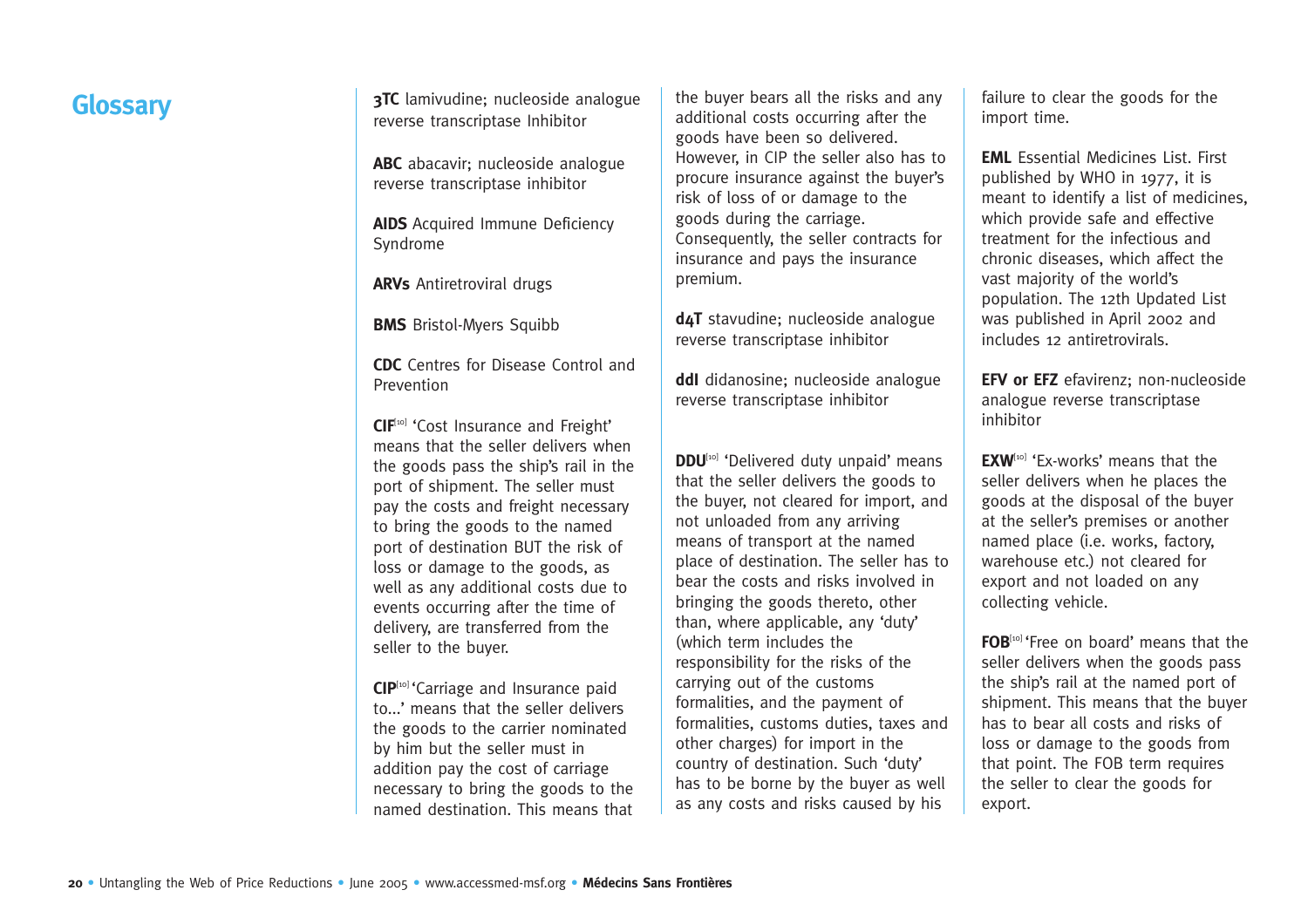Generic drug According to WHO, a pharmaceutical product usually intended to be interchangeable with the originator product, which is usually manufactured without a license from the originator company.

**GPO** The Government Pharmaceutical Organization (Thailand)

**GSK** GlaxoSmithKline

**HIV** Human Immunodeficiency Virus

**IDV** indinavir; protease inhibitor

**LDCs** Least Developed Countries, according to United Nations classification

**MSD** Merck Sharp & Dome (Merck & Co., Inc.)

**MSF** Médecins Sans Frontières

**NGO** Non Governmental Organization

**NFV** nelfinavir; protease inhibitor

**NNRTI** Non-Nucleoside Reverse Transcriptase Inhibitor

**NRTI** Nucleoside Analogue Reverse Transcriptase Inhibitor

**NtRTI** Nucleotide Reverse Transcriptase Inhibitor

**NVP** nevirapine; non-nucleoside analogue reverse transcriptase inhibitor

**PMTCT** Prevention of Mother-To-Child Transmission

**<sup>r</sup>**low dose ritonavir used as a booster; protease inhibitor

**SQV** hgc saquinavir hard gel capsules; protease inhibitor

**SQV** sgc saquinavir soft gel capsules; protease inhibitor

**TDF** tenofovir: nucleotide reverse transcriptase inhibitor

**UNAIDS** United Nations Joint Cosponsored Programme on HIV/AIDS, created in 1996, to lead, strengthen and support an expanded response to the HIV/AIDS epidemic. The six original Cosponsors are UNICEF, UNDP, UNFPA, UNESCO, WHO and the World Bank. UNDCP joined in April 1999

**UNDP** United Nations Development Programme

**WHO** World Health Organization

**ZDV** zidovudine; nucleoside analogue reverse transcriptase inhibitor